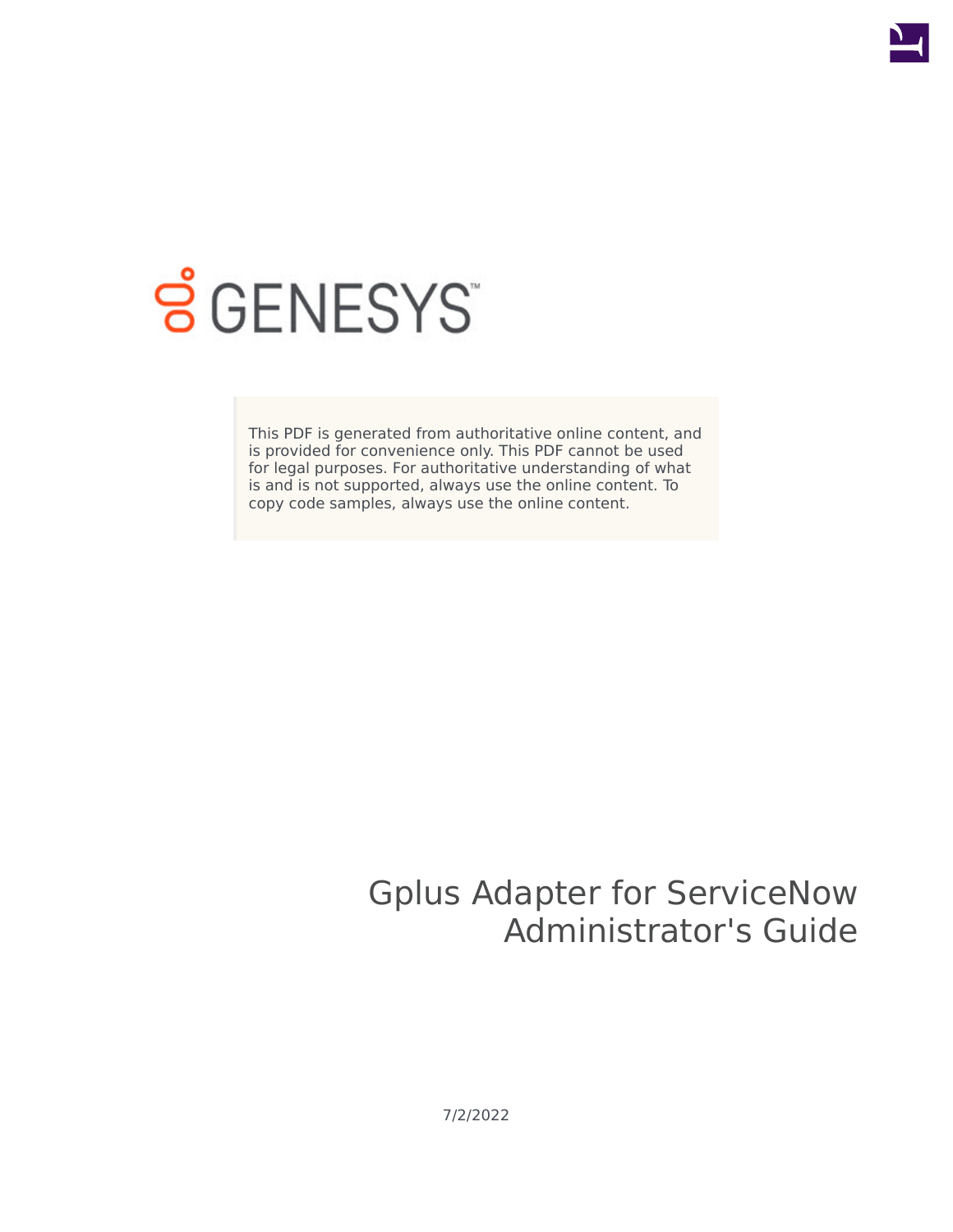# Table of Contents

| <b>Introduction</b>                |     |
|------------------------------------|-----|
| Getting started                    | 4   |
| <b>Integration in ServiceNow</b>   |     |
| Prerequisites and browser support  | 6   |
| How to install the Gplus Adapter   | 8   |
| How to configure the Gplus Adapter | 12  |
| <b>Supported features</b>          |     |
| Screen pops                        | 20. |
| <b>Activity History</b>            | 23  |
| Click-to-call feature              | 25  |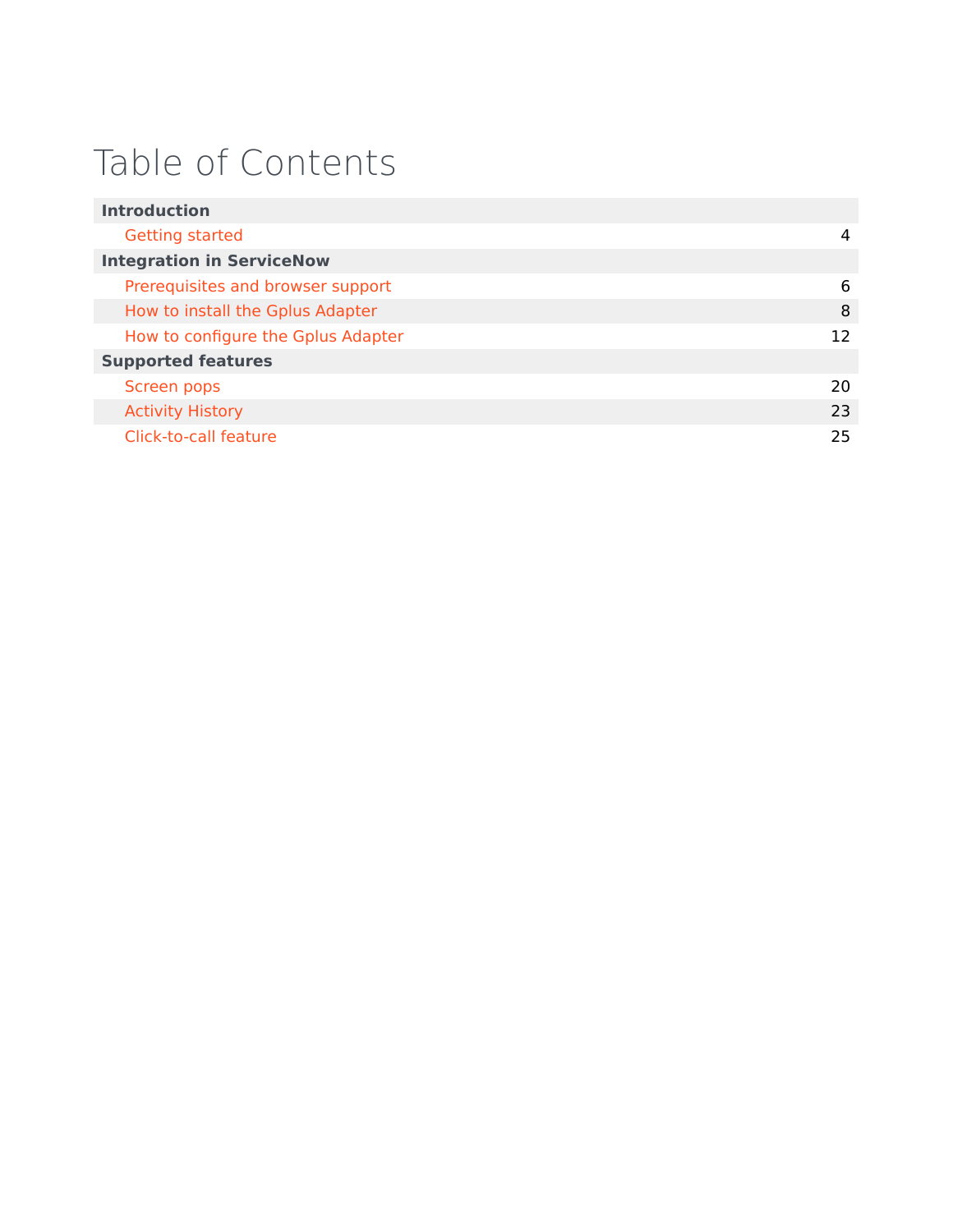Search the table of all articles in this guide, listed in alphabetical order, to find the article you need.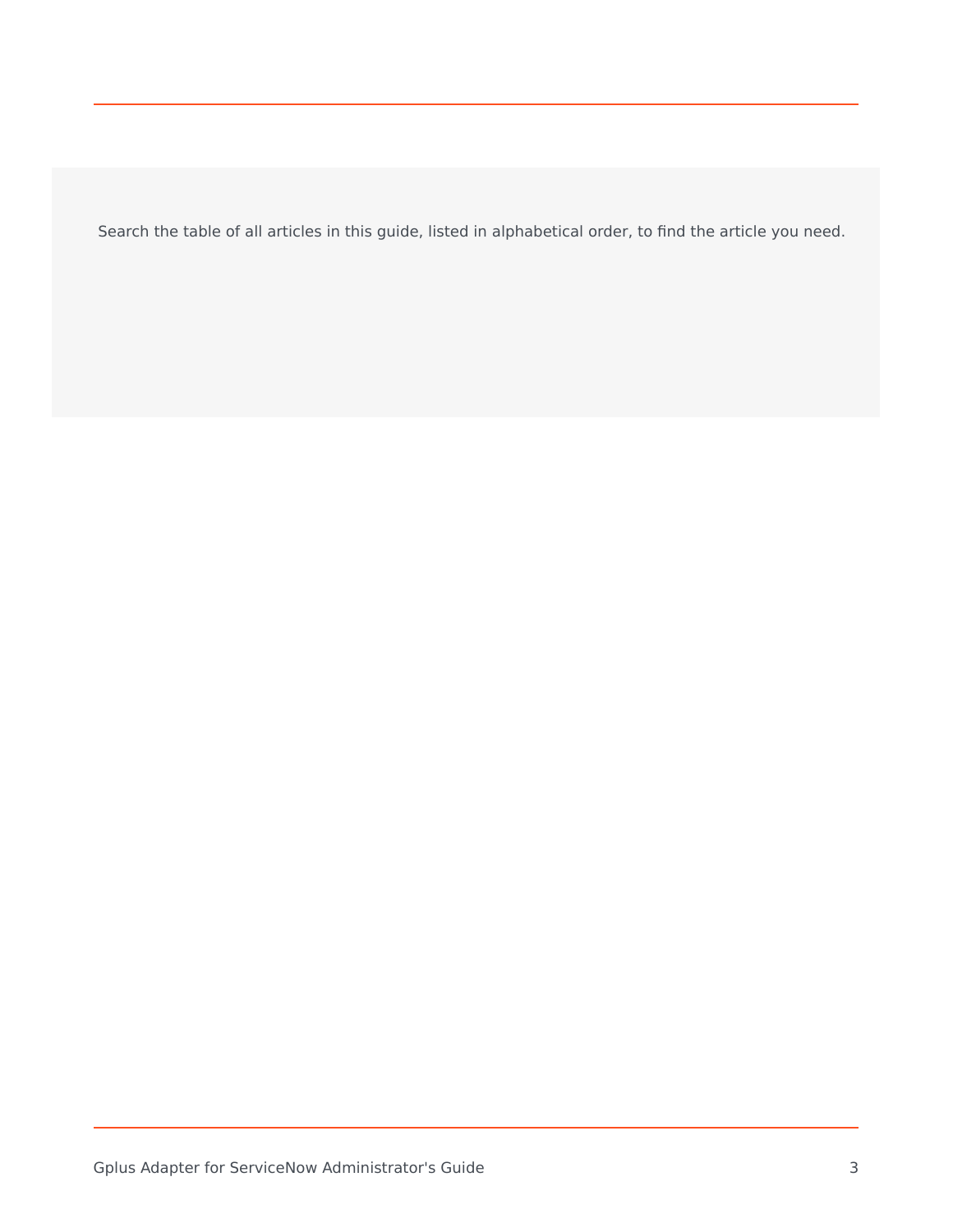# <span id="page-3-0"></span>Getting started

- 1 [Classic UI and Agent Workspace](#page-4-0)
- 2 [How do I install the Adapter in ServiceNow?](#page-4-1)
- 3 [How do I access the Adapter?](#page-4-2)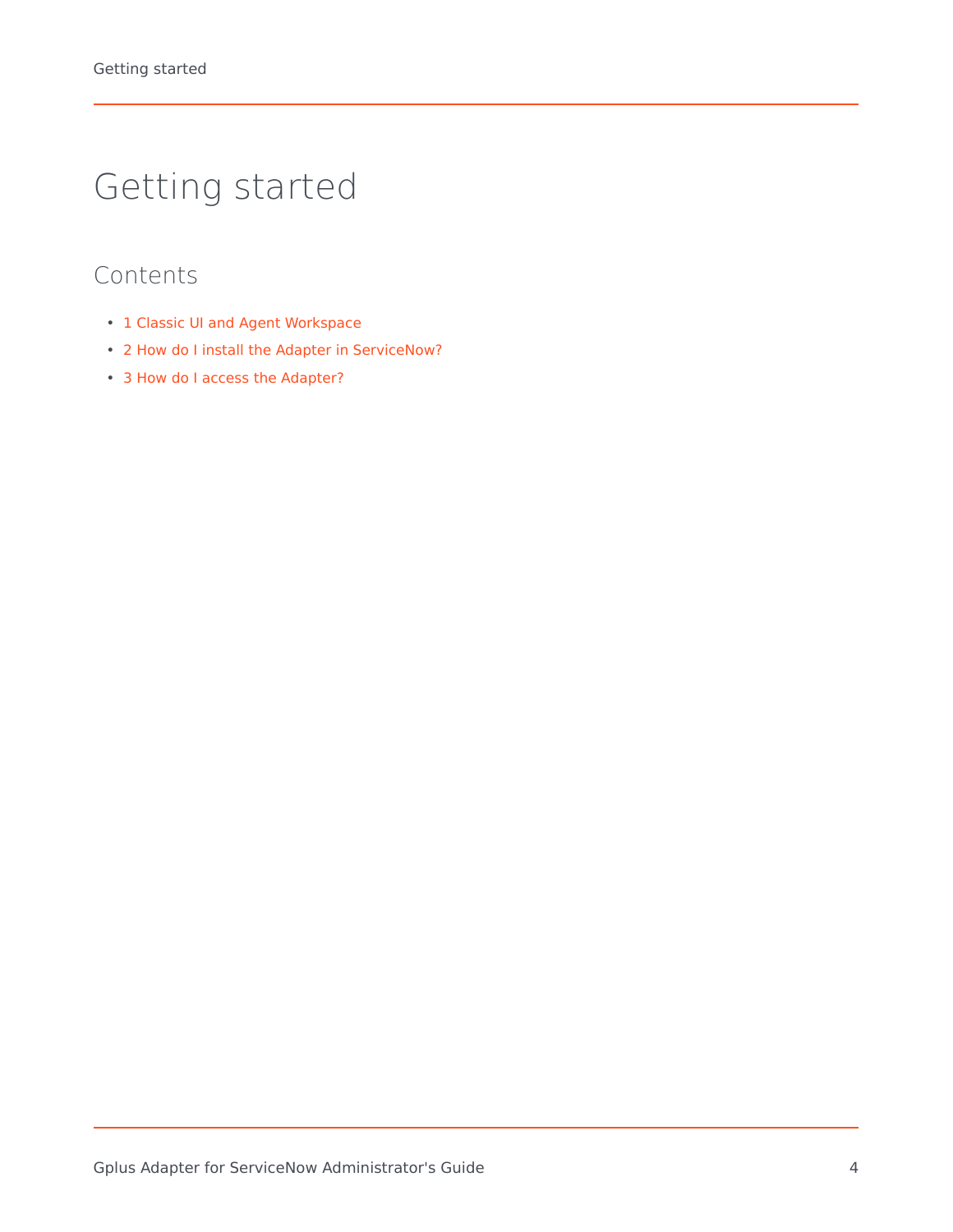Concepts and procedures relevant to contact center administrators to implement the Gplus Adapter for ServiceNow.

The integrated solution presents a complete customer view allowing your contact center agents to service your customers.

See Prerequisites and browser support for a list of the Adapter's preconditions and supported browsers.

## <span id="page-4-0"></span>Classic UI and Agent Workspace

The Gplus Adapter for ServiceNow equally works with **ServiceNow Classic UI** and **Agent Workspace**. Watch the videos featured in Get started with Gplus Adapter for an overview.

### <span id="page-4-1"></span>How do I install the Adapter in ServiceNow?

You can set up the Gplus Adapter by following the procedure described in How to install the Gplus Adapter.

### <span id="page-4-2"></span>How do I access the Adapter?

Using the ServiceNow OpenFrame plugin, the Adapter is loaded and displayed during the ServiceNow login sequence. Log in to your ServiceNow account, then continue logging in to the Adapter with Genesys credentials.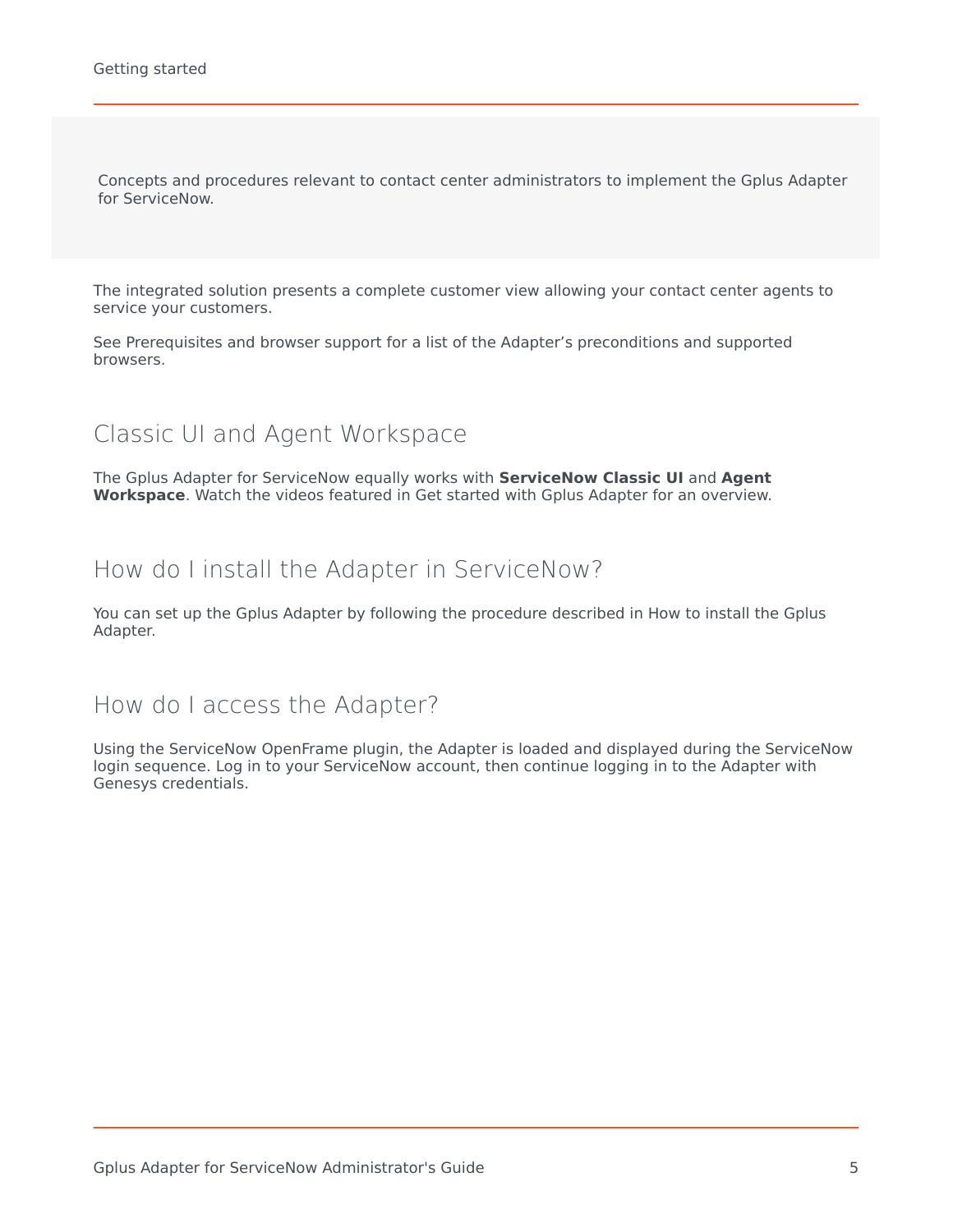# <span id="page-5-0"></span>Prerequisites and browser support

- 1 [Prerequisites](#page-6-0)
- 2 [Browser support](#page-6-1)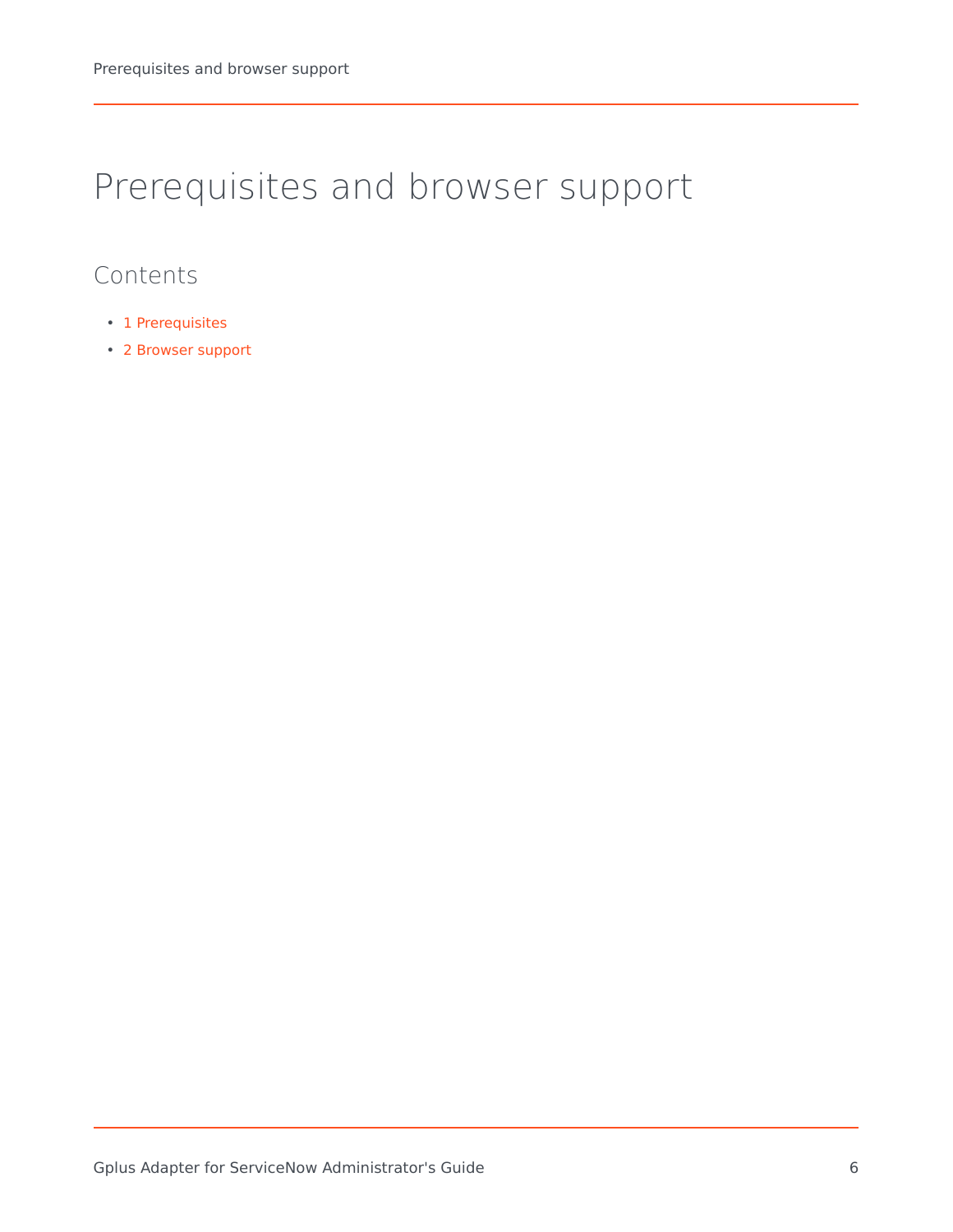Preconditions and browser requirements of the Gplus Adapter for ServiceNow.

# <span id="page-6-0"></span>Prerequisites

The Gplus Adapter for ServiceNow is an integrated solution based on **Genesys** and ServiceNow, rendered within the OpenFrame area.

The Adapter has the following prerequisites:

- **Engage Cloud** must be enabled.
- **ServiceNow with the OpenFrame plugin** must be installed.

### <span id="page-6-1"></span>Browser support

The Gplus Adapter for ServiceNow can be used with the following browsers:

- **Google Chrome**
- **Microsoft Edge**

To learn about the Adapter installation, see How to install the Gplus Adapter.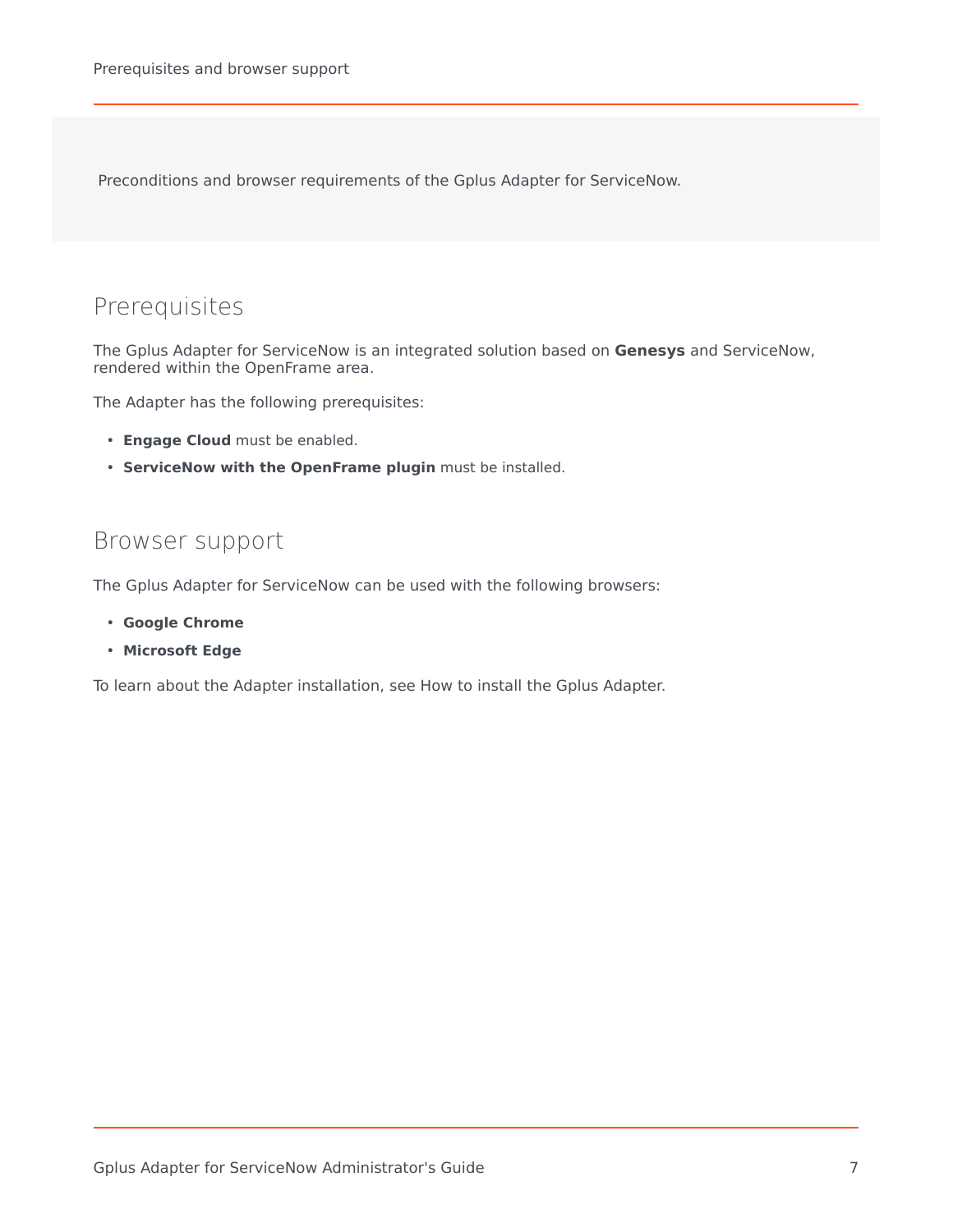# <span id="page-7-0"></span>How to install the Gplus Adapter

- 1 [Deploy the Adapter Web Resources in ServiceNow](#page-8-0)
- 2 [Enable the OpenFrame menu in ServiceNow](#page-9-0)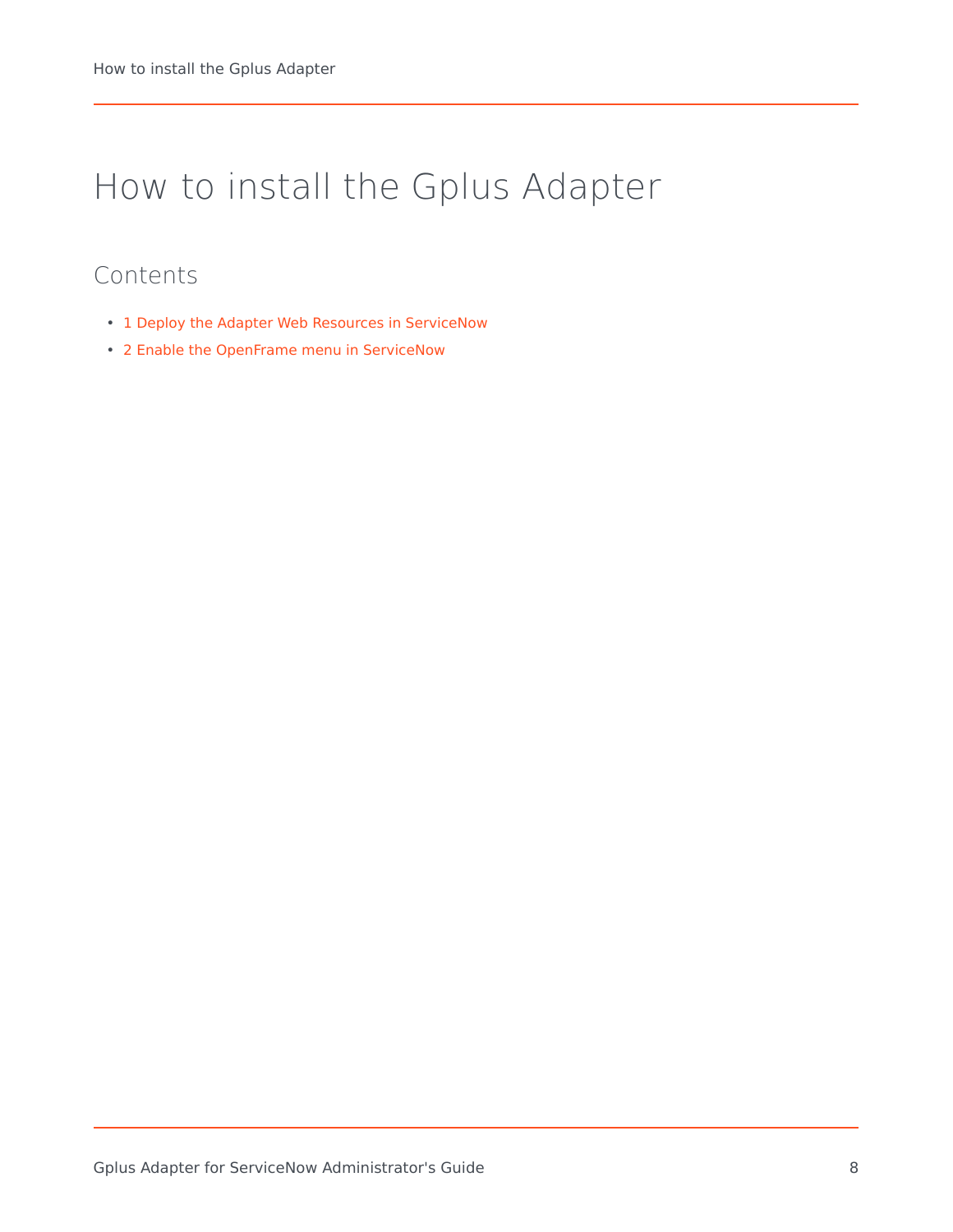Steps to install or update the Gplus Adapter in ServiceNow.

We assume that ServiceNow has been configured with the OpenFrame plugin and that you own a ServiceNow login with administrator privileges.

#### Important

If you have already installed a **previous version of the Gplus Adapter** and want to update it, follow the same procedure below. Please note: it is essential that you **do not delete the previous Web Resources XML package**.

This section explains how to install the Gplus Adapter for ServiceNow and consists of two main steps:

- Deploy the Adapter Web Resources in ServiceNow,
- Enable the OpenFrame menu in ServiceNow.

## <span id="page-8-0"></span>Deploy the Adapter Web Resources in ServiceNow

This is the procedure you have to follow to deploy the Adapter Web Resources in ServiceNow. The package includes the following solution to be imported:

• **Gplus\_Adapter\_ServiceNow\_9\_0\_002\_0**.

This managed solution implements the:

- Adapter core module,
- Out-of-the-box use case scenarios.

#### Important

The **Gplus Adapter ServiceNow 9 0 002 0** package equally enables the ServiceNow Classic UI and Agent Workspace.

Installation steps:

• Log in to ServiceNow with administrator rights and choose **Elevate Roles** in the user drop-down menu.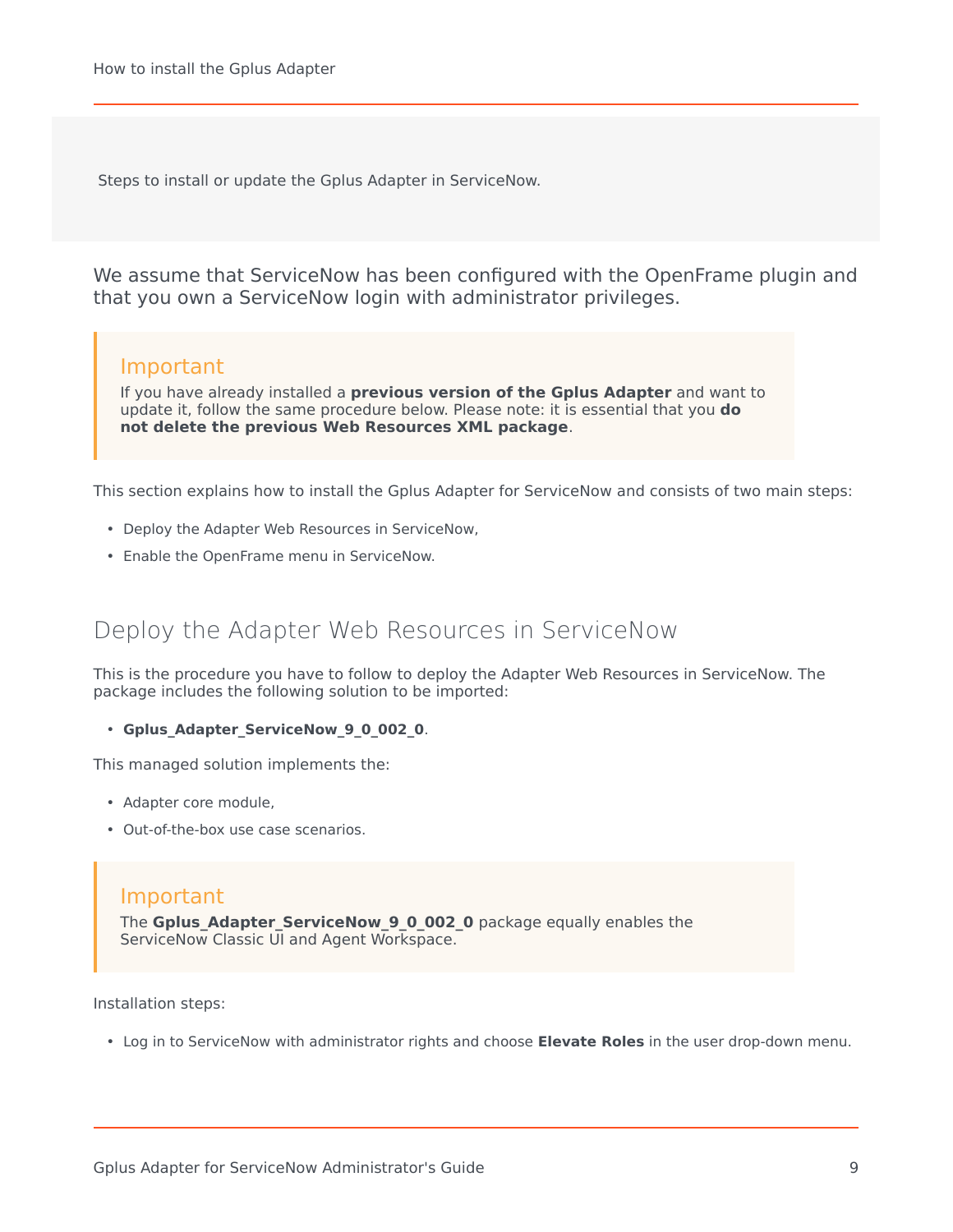

• Confirm **Elevate Roles**.

#### Important

This permission is temporary and should only be applied for installation purposes, as explained in the popup message shown underneath.



• Click **OK** to complete the procedure.

## <span id="page-9-0"></span>Enable the OpenFrame menu in ServiceNow

For the Adapter to work, you need to enable the OpenFrame menu in ServiceNow.

The OpenFrame provides an interface accessible and available anywhere in ServiceNow where it is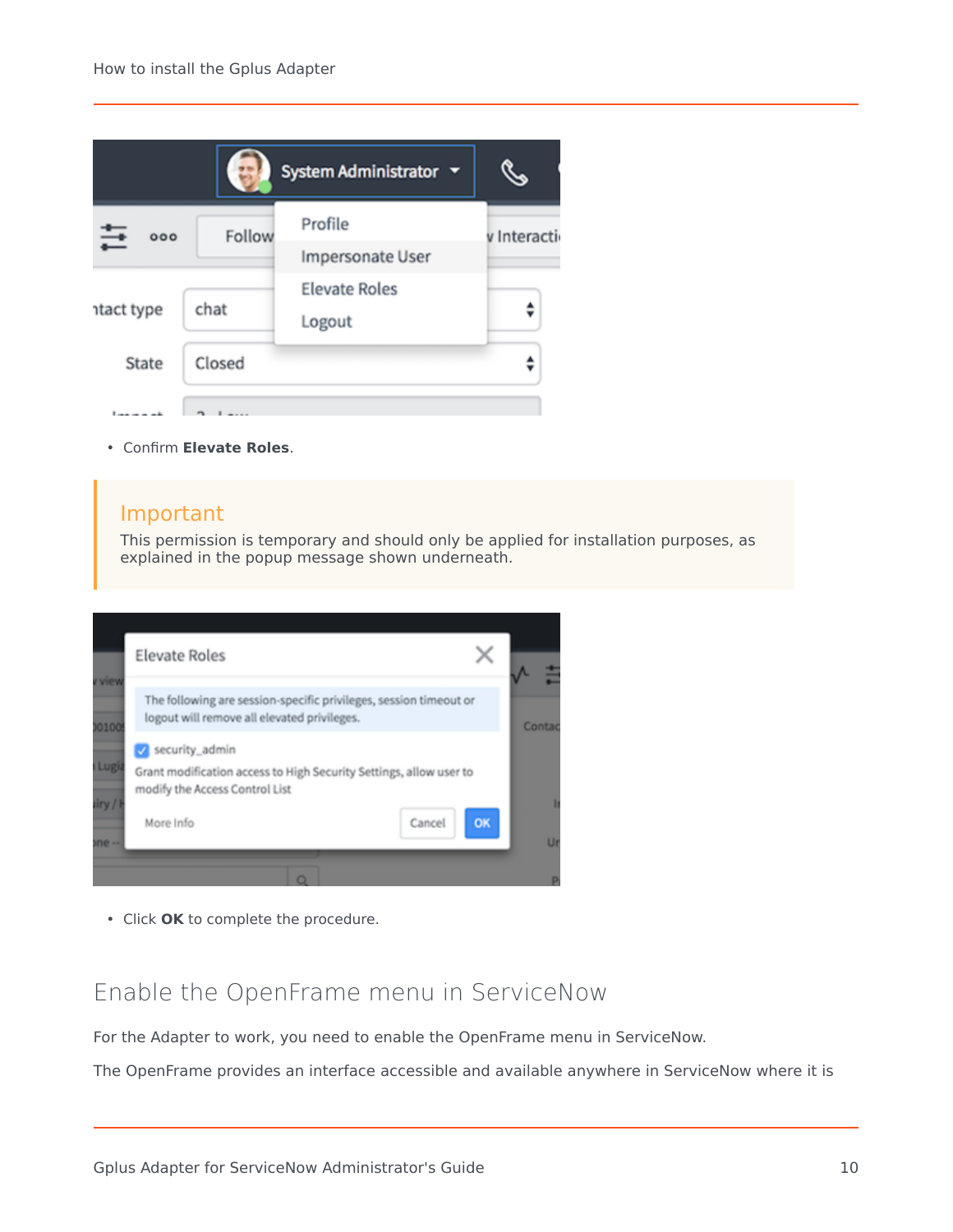possible to integrate third-party communication systems.

To enable the OpenFrame plugin, follow these steps.

• Search for and select the **Plugins** section in the search area in the left-hand panel.

| servicen<br>$Q \nightharpoonup Q \nightharpoonup Q$<br>System Administrator $\hat{\mathbf{m}}$ .<br><b>Service Management</b>      |                                    |              |                                        |                                  |                                                            |                              |
|------------------------------------------------------------------------------------------------------------------------------------|------------------------------------|--------------|----------------------------------------|----------------------------------|------------------------------------------------------------|------------------------------|
| $\sqrt{7}$ Plu<br>$\equiv$<br>$\circledcirc$<br>System Plugins Go to Name \ Search<br>$\blacktriangleleft$<br>$\blacktriangleleft$ |                                    |              |                                        |                                  | 1 to 20 of 556 $\blacktriangleright$ $\blacktriangleright$ |                              |
| $^{\circ}$<br>固<br>Ħ                                                                                                               | ᢦ                                  |              | All > Name >= customer                 |                                  |                                                            |                              |
|                                                                                                                                    | Θ                                  | Q            | $\equiv$ Name $\triangle$              | <b>E</b> Version                 | <b>Status</b>                                              | 三 ID                         |
| <b>System Definition</b>                                                                                                           |                                    |              | Search                                 | Search                           | Search                                                     | Search                       |
| Plugins                                                                                                                            |                                    |              |                                        |                                  |                                                            |                              |
|                                                                                                                                    |                                    | $\odot$      | <b>Customer Communities</b>            | 1.0.0                            | Inactive                                                   | com.sn_customer_communities  |
|                                                                                                                                    | $\odot$<br><b>Customer Service</b> |              | 1.6.44                                 | Inactive                         | com.sn_customerservice                                     |                              |
| $\odot$<br>Customer Service CTI Demo Data                                                                                          |                                    | 1.0.0        | Inactive                               | com.snc.customerservice_cti_demo |                                                            |                              |
|                                                                                                                                    |                                    | $\odot$      | Customer Service Management Demo Data  | 1.0.0                            | Inactive                                                   | com.snc.customerservice.demo |
|                                                                                                                                    |                                    | $^\circledR$ | Customer Service Management for Orders | 1.0.0                            | Inactive                                                   | com.snc.csm.order            |

• Search for the **OpenFrame** plugin and install it.

| Openframe<br>Openframe                                                                                                                                                          |
|---------------------------------------------------------------------------------------------------------------------------------------------------------------------------------|
| An interface to integrate external communication systems with ServiceNow. This plugin brings a UI frame that is accessible and available<br>anywhere within ServiceNow screens. |
| ID: com.sn_openframe Free by ServiceNow                                                                                                                                         |
|                                                                                                                                                                                 |

• After these steps, the OpenFrame menu will be enabled in your system.

If you are interested in setting up the Adapter, see How to configure the Gplus Adapter.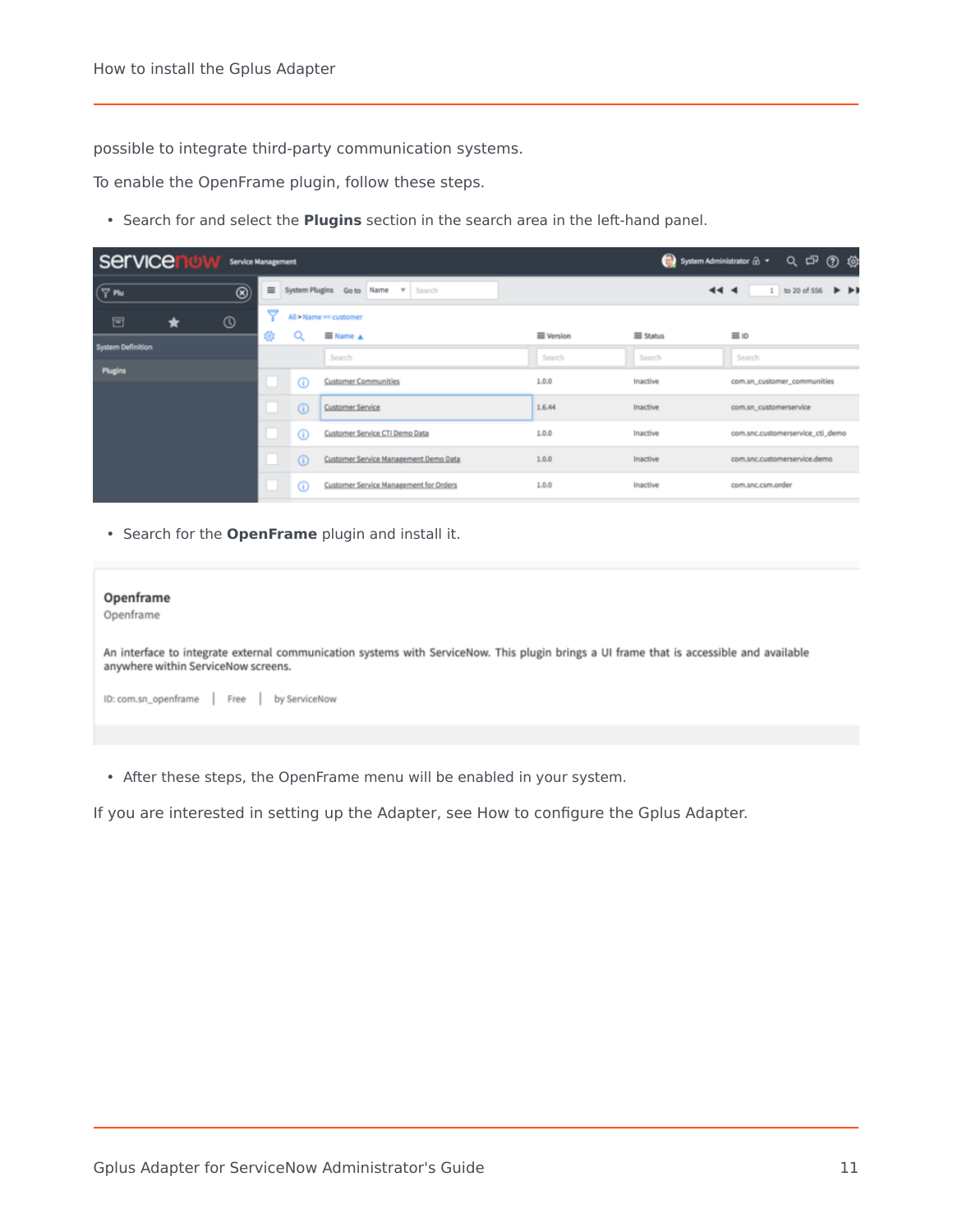# <span id="page-11-0"></span>How to configure the Gplus Adapter

- 1 [Deploy the Adapter System Update Set in ServiceNow](#page-12-0)
- 2 [Configure the OpenFrame page in ServiceNow](#page-14-0)
- 3 [Configure the Gplus Adapter CSS images](#page-16-0)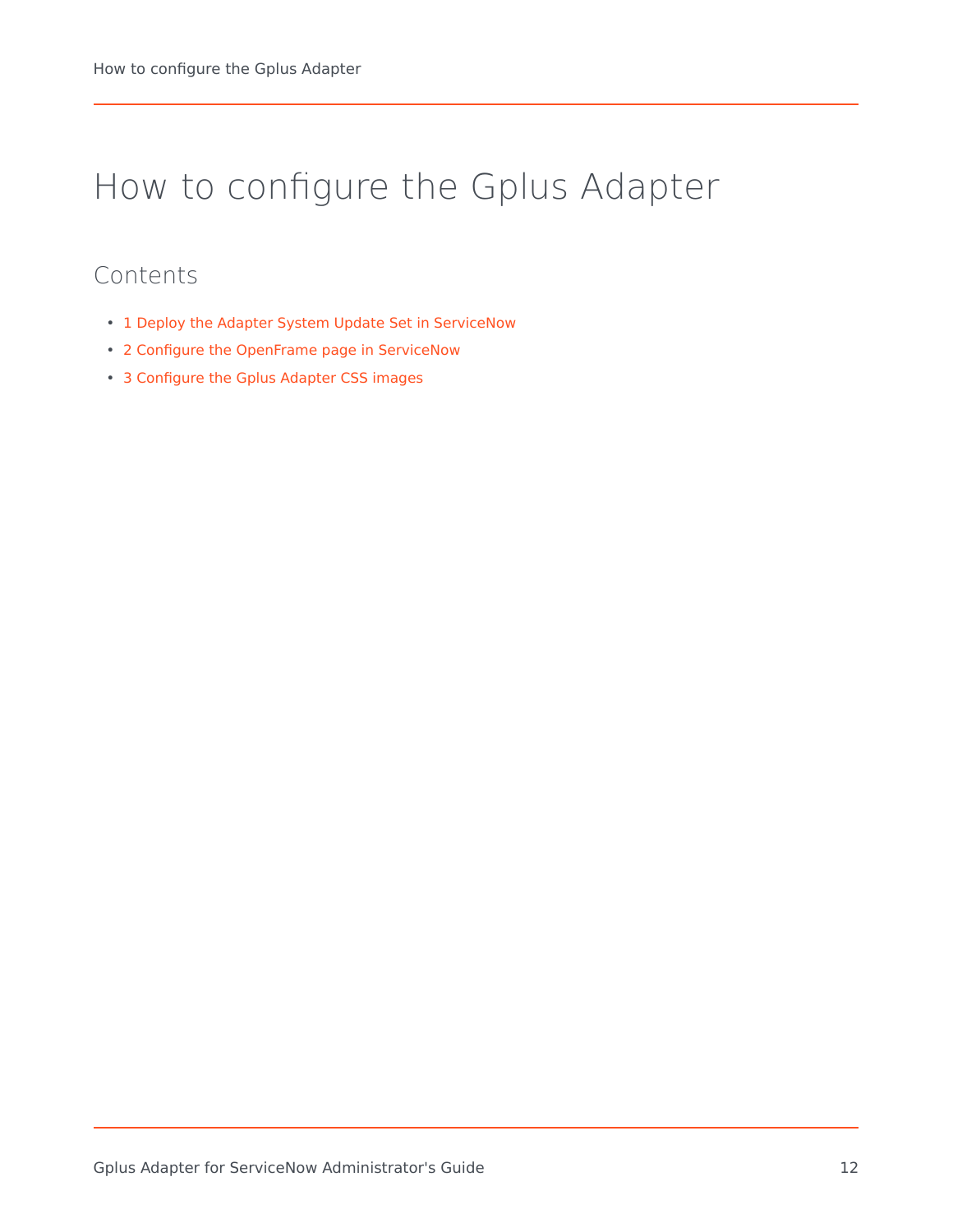Procedure to configure the Adapter with ServiceNow.

If you have already installed the Gplus Adapter, the following procedure explains how to import the Gplus Adapter in ServiceNow.

#### Important

Before proceeding with the following steps, make sure that the **OpenFrame plugin** is enabled in ServiceNow. If it is not, comply with the indications provided in How to install the Gplus Adapter.

#### Important

The Adapter will not encounter any conflicts with preexisting customizations or specific configurations.

# <span id="page-12-0"></span>Deploy the Adapter System Update Set in ServiceNow

To install the System Update Set, follow this procedure:

- Elevate your user's roles as described in the procedure used to deploy the Adapter Web Resources in ServiceNow.
- Search for **Update Sets** and go to **Retrieved Update Sets**.
- Click **Import Update Set from XML**.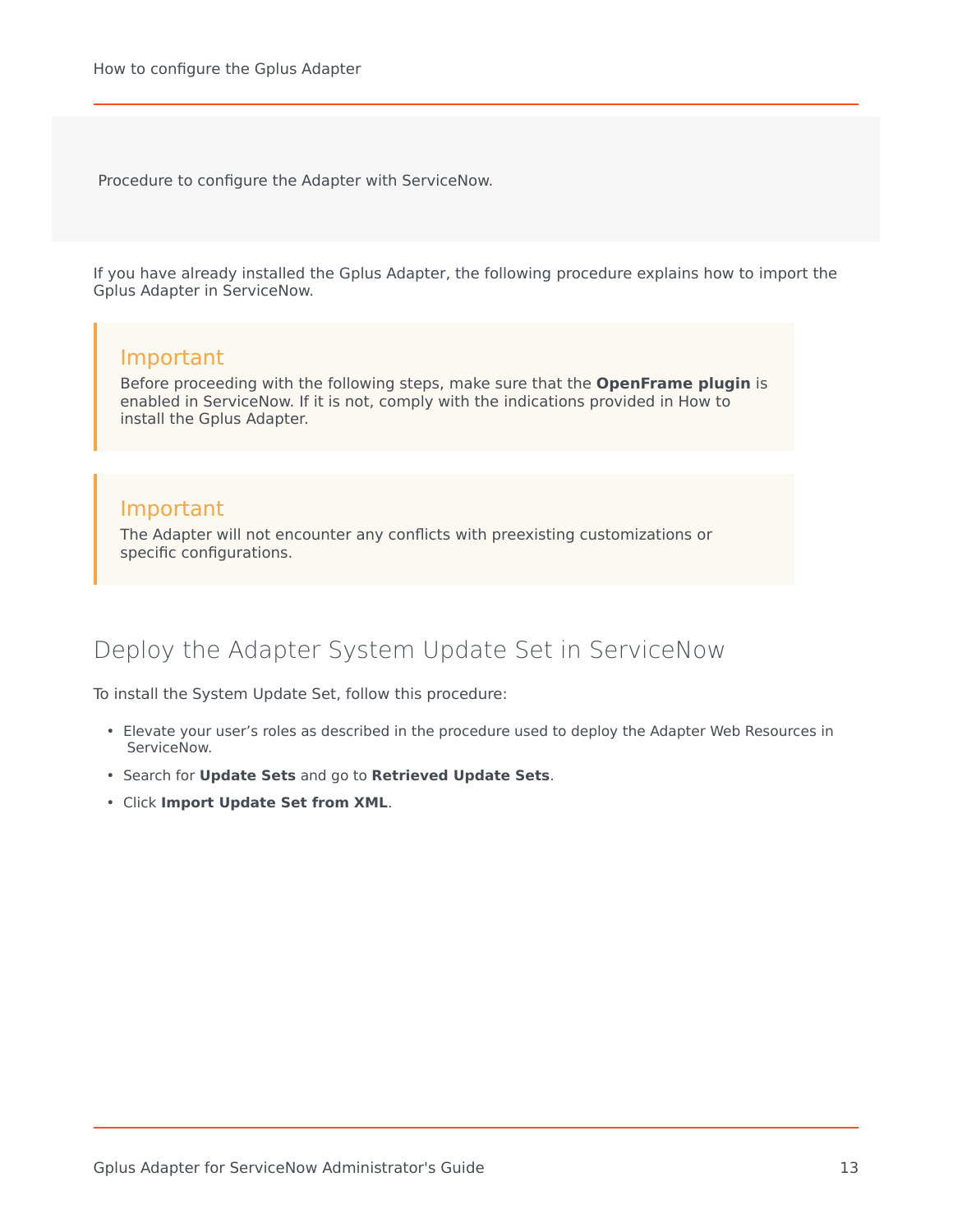

• Choose and upload the XML file provided (**Gplus\_Adapter\_ServiceNow\_9\_0\_002\_0**).

| <b>Service now</b><br><b>Service Management</b> |                                                                |  |  |  |  |
|-------------------------------------------------|----------------------------------------------------------------|--|--|--|--|
| $^\circledR$<br>$($ $\nabla$ Update             | Import XML                                                     |  |  |  |  |
| $^\circledR$<br>固                               | Importing records from an XML file will not run Business Rules |  |  |  |  |
| System Update Sets                              | Step 1: Choose file to upload                                  |  |  |  |  |
| <b>Update Sources</b>                           | * XML file<br>Choose file<br>to file chosen                    |  |  |  |  |
| <b>Retrieved Update Sets</b>                    | Step 2: Upload the file                                        |  |  |  |  |
| <b>Update log</b>                               | Upload                                                         |  |  |  |  |
| <b>Local Update Sets</b>                        |                                                                |  |  |  |  |
| <b>Merge Update Sets</b>                        |                                                                |  |  |  |  |
| <b>Merge Completed Sets</b>                     |                                                                |  |  |  |  |
|                                                 |                                                                |  |  |  |  |

• Once it is uploaded, open it and click **Preview Update Set** in the upper right to deploy the environment changes.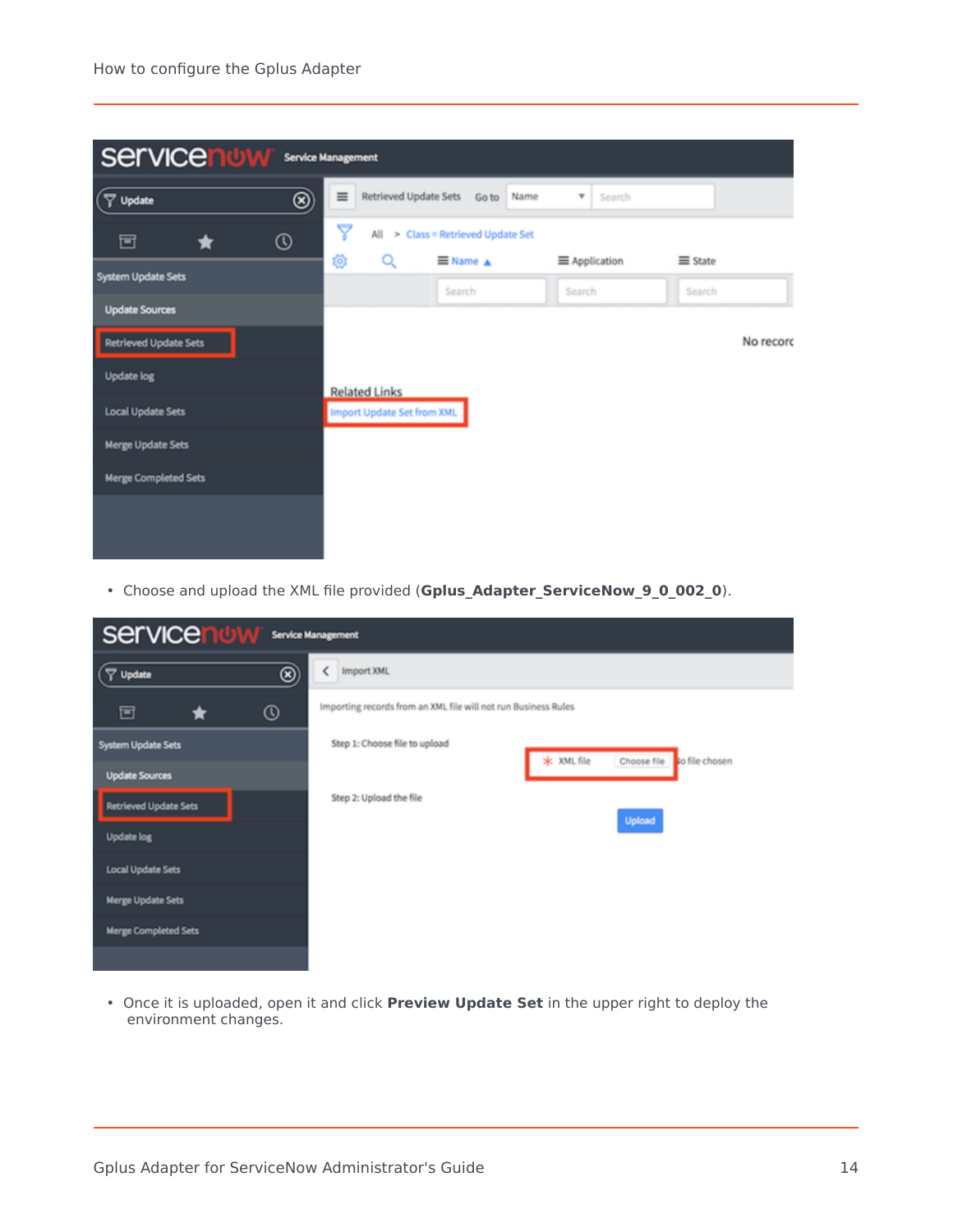#### Important

In the case of conflicts, you can perform several actions such as skipping, deleting or accepting them.

#### • Click **Commit Update Set**.

You have imported the solution into ServiceNow. Check it searching for the **Studio** section and clicking it. It will open in a new tab and display the **Gplus-Adapter-ServiceNow** under the available applications.

### <span id="page-14-0"></span>Configure the OpenFrame page in ServiceNow

Before proceeding and checking the instance, you need to fully enable the solution by creating the configuration that will load it for any desired user.

• Search for **OpenFrame** in the search area and choose **Configurations**.

#### Important

If the OpenFrame menu is not visible, it means the **Customer Service plugin** is missing. Before proceeding with the following steps, make sure that the **OpenFrame plugin** is enabled in ServiceNow. If it is not, comply with the indications provided in How to install the Gplus Adapter.

• Click **New** and fill all required fields.

#### Important

If you are using the **Agent Workspace**, remember to check the **Show presence indicator** box.

#### Important

User Groups are a useful feature, enabling you to associate the Adapter only to specific agents or agent groups. If you do not need this, you can just leave the default settings.

• Fill in the following URL in the dedicated field: **x\_sofin\_gplus\_adap\_GPlusPage.do**.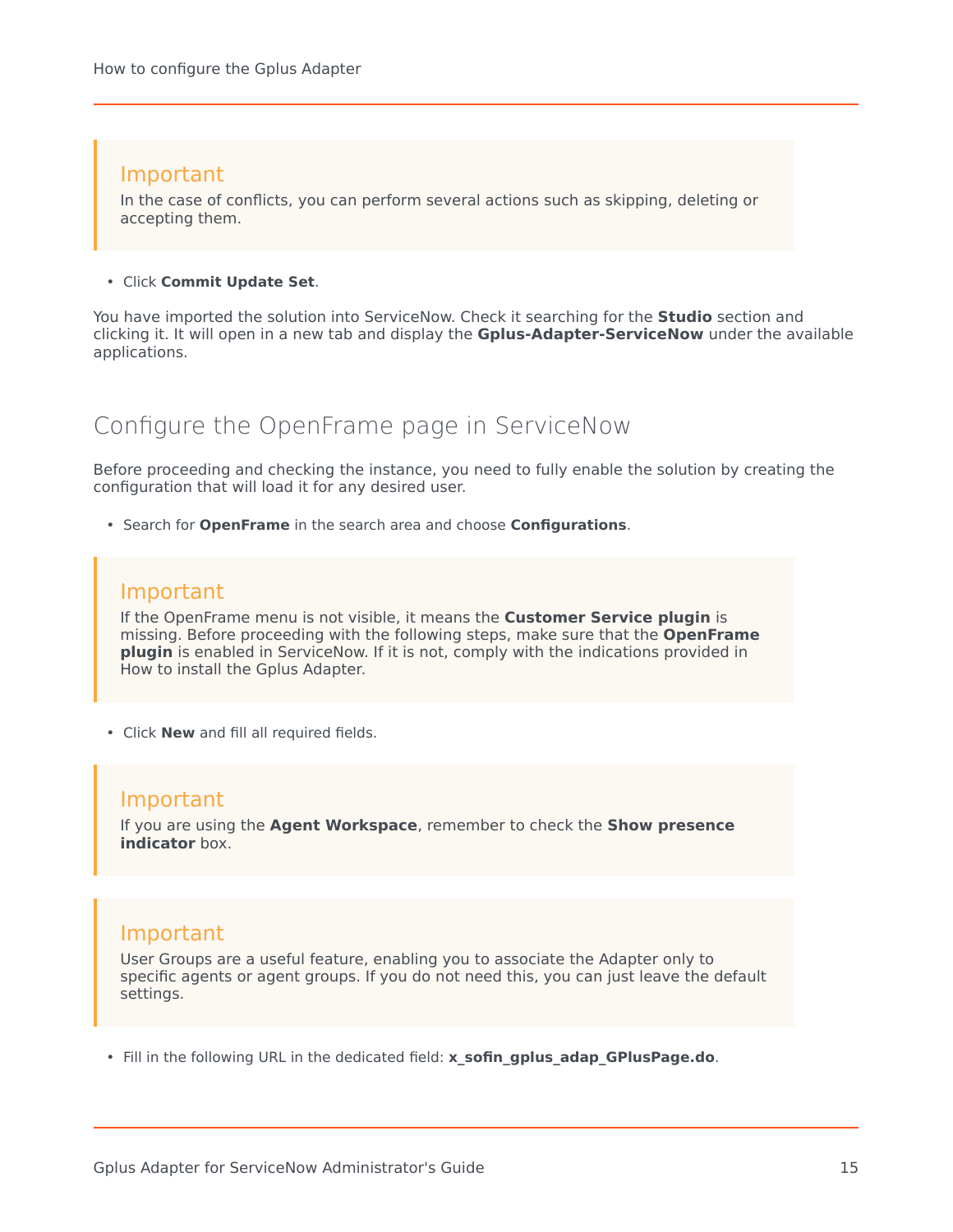#### How to configure the Gplus Adapter

| OpenFrame Configuration<br>$\overline{\phantom{a}}$ |                                                                                                                                                                                        |                               |                   | $\begin{picture}(220,20) \put(0,0){\dashbox{0.5}(5,0){ }} \thicklines \put(0,0){\dashbox{0.5}(5,0){ }} \thicklines \put(0,0){\dashbox{0.5}(5,0){ }} \thicklines \put(0,0){\dashbox{0.5}(5,0){ }} \thicklines \put(0,0){\dashbox{0.5}(5,0){ }} \thicklines \put(0,0){\dashbox{0.5}(5,0){ }} \thicklines \put(0,0){\dashbox{0.5}(5,0){ }} \thicklines \put(0,0){\dashbox{0.5}(5,0){ }} \thicklines \put(0,0){\dashbox{0.5}(5$<br>芑 | ooo Update | Delete $\uparrow \downarrow$          |
|-----------------------------------------------------|----------------------------------------------------------------------------------------------------------------------------------------------------------------------------------------|-------------------------------|-------------------|----------------------------------------------------------------------------------------------------------------------------------------------------------------------------------------------------------------------------------------------------------------------------------------------------------------------------------------------------------------------------------------------------------------------------------|------------|---------------------------------------|
| Name                                                | GPlusAdapter                                                                                                                                                                           |                               | Active            | u                                                                                                                                                                                                                                                                                                                                                                                                                                |            |                                       |
| Title                                               | GPlusAdapter                                                                                                                                                                           |                               | $*$ Width         |                                                                                                                                                                                                                                                                                                                                                                                                                                  | 400        |                                       |
| Subtitle                                            |                                                                                                                                                                                        |                               | * Height          |                                                                                                                                                                                                                                                                                                                                                                                                                                  | 600        |                                       |
| Order                                               |                                                                                                                                                                                        |                               | <b>Icon Class</b> | icon-phone                                                                                                                                                                                                                                                                                                                                                                                                                       |            |                                       |
|                                                     |                                                                                                                                                                                        |                               | Title Icon        | GPlusAdapter                                                                                                                                                                                                                                                                                                                                                                                                                     |            | $\triangle$                           |
| User Group                                          | Available                                                                                                                                                                              |                               | Selected          |                                                                                                                                                                                                                                                                                                                                                                                                                                  |            | Selecting no group is                 |
|                                                     | CAB Approval<br>Capacity Mgmt                                                                                                                                                          | $\rightarrow$                 |                   |                                                                                                                                                                                                                                                                                                                                                                                                                                  |            | equivalent to selecting all<br>groups |
|                                                     | Catalog Request Approvers > \$1000<br>Catalog Request Approvers for Sales<br>Change Management<br>Consumer Service Support<br>Customer Service Support<br>Database<br>Database Atlanta | $\overline{\left( \right. }%$ |                   |                                                                                                                                                                                                                                                                                                                                                                                                                                  |            |                                       |
| URL                                                 | x sofin gplus adap GPlusPage.do                                                                                                                                                        |                               |                   |                                                                                                                                                                                                                                                                                                                                                                                                                                  |            | ⊛                                     |

• Provide the following parameters in the configuration tab:

```
{"instance": "https://", "branding": "genesys_logo.png", "language": "en-US", "screenpopnew":
false, "defaultEntity": "incident", "defaultContact": "sys_user"}
```
#### Important

When filling out these parameters, you have to replace with your own.

| <b>Key</b>    | <b>Value</b>                                                                   | <b>Description</b>                                                                                                                                                                                                                                   |
|---------------|--------------------------------------------------------------------------------|------------------------------------------------------------------------------------------------------------------------------------------------------------------------------------------------------------------------------------------------------|
| Screenpopnew  | default: false                                                                 | Search for associated Cases or<br>Incidents for every new<br>interaction:<br>• One Case/Incident found:<br>entity is opened<br>• Multiple Cases/Incidents<br>found: list is displayed<br>• No Cases/Incidents found:<br>new Case/Incident is created |
| defaultEntity | default: incident<br>possible values:<br>• incident<br>sn customerservice case | • incident: default entity is<br>Incident<br>sn customerservice case:<br>$\bullet$<br>default entity is Case                                                                                                                                         |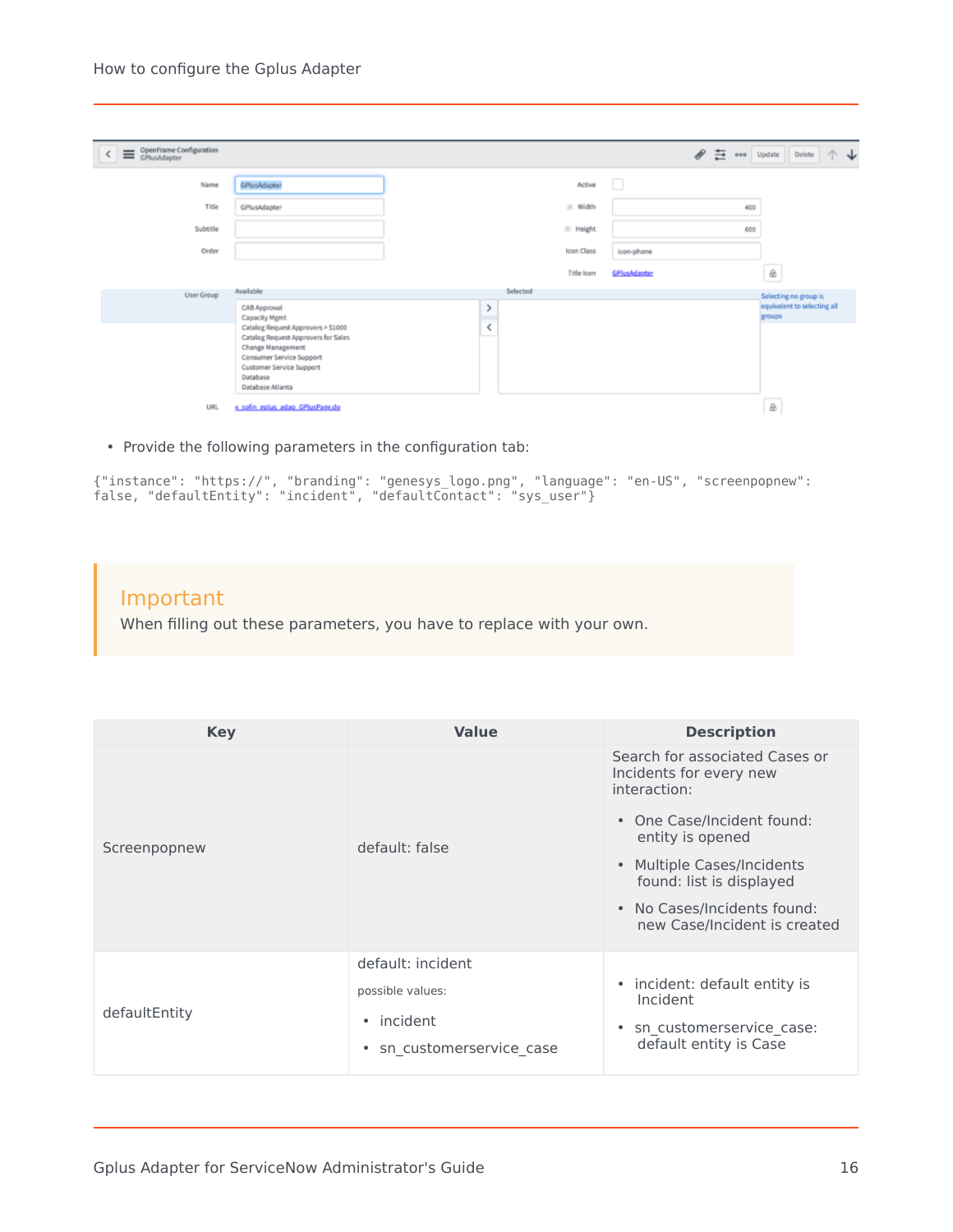| <b>Key</b>     | <b>Value</b>                                                              | <b>Description</b>                                                                                                                                                                                  |
|----------------|---------------------------------------------------------------------------|-----------------------------------------------------------------------------------------------------------------------------------------------------------------------------------------------------|
| defaultContact | default: sys user<br>possible values:<br>• sys user<br>• customer contact | · sys_user: search for Contacts<br>in sys user table (typically<br>applies to Incidents)<br>• customer contact: search for<br>Contacts in customer contact<br>table (typically applies to<br>Cases) |

To save the configuration, **right-click the upper bar** and select **Save** from the drop-down menu.

Now **refresh** the page: if a telephone icon appears in the upper right, you are all set. Click it for the OpenFrame area to appear.

While the system administrator has all required permissions, users do not. Therefore, you have to assign the OpenFrame user role (**sn\_openframe\_user**) to any user or group that will work with the Gplus Adapter for ServiceNow.

- Click the Role module in the User Administration application menu.
- Select New to create a new role.
- Fill the Name field with sn\_openframe\_user and optionally enter a description.
- Click Submit and the role is created.
- Choose the Contains Role tab and then Edit.
- Assign it to the desired agent or group of agents and click Save.

This will grant the selected users or groups to work with the Adapter.

#### Important

If a user is not assigned the **"sn\_openframe\_user"** role, they will not be able to work with the Gplus Adapter for ServiceNow.

# <span id="page-16-0"></span>Configure the Gplus Adapter CSS images

The following procedure helps you configuring the CSS images for the Gplus Adapter:

- Open the **ServiceNow Studio**.
- Select the **Gplus-Adapter-ServiceNow** application.
- Pick **iwstoolbar.css** in the left-hand panel and click **Manage Attachment** in the upper right.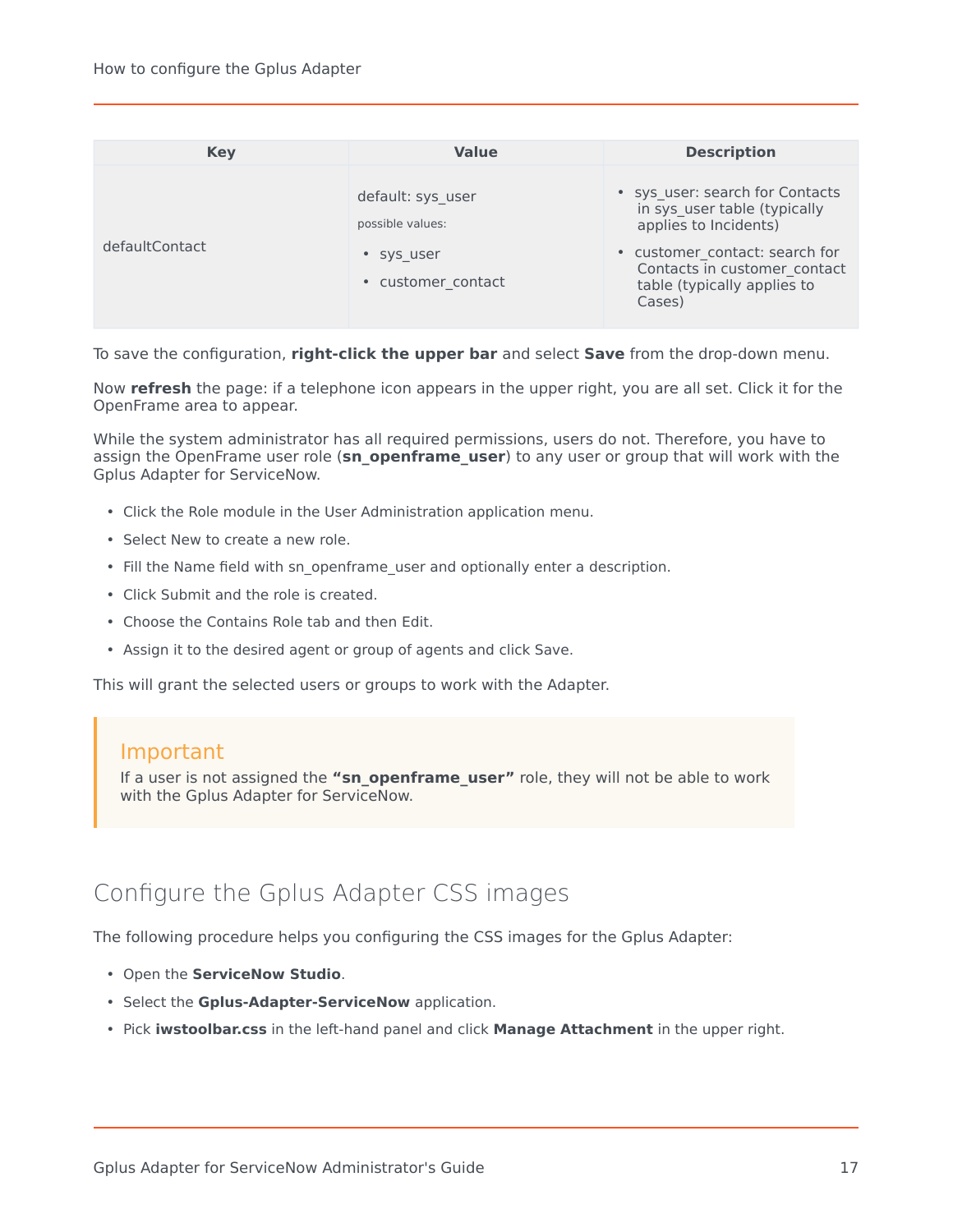#### How to configure the Gplus Adapter



• Choose all files in the **Attachments** folder provided with the installation package as shown in the image below, then close the pop-up window.

| <b>Source Control</b><br>Window                                                                                                                                                                                                                                                                                                                                                                        | Search                                                                                                                                                                                                                                                           |                                                                                                                                                                                                                                                                                                                                                                    | <b>&amp;</b> Sys    |
|--------------------------------------------------------------------------------------------------------------------------------------------------------------------------------------------------------------------------------------------------------------------------------------------------------------------------------------------------------------------------------------------------------|------------------------------------------------------------------------------------------------------------------------------------------------------------------------------------------------------------------------------------------------------------------|--------------------------------------------------------------------------------------------------------------------------------------------------------------------------------------------------------------------------------------------------------------------------------------------------------------------------------------------------------------------|---------------------|
| ation File                                                                                                                                                                                                                                                                                                                                                                                             |                                                                                                                                                                                                                                                                  |                                                                                                                                                                                                                                                                                                                                                                    | Q Go To             |
| $[-]$<br>yer                                                                                                                                                                                                                                                                                                                                                                                           | Content Management > Style Sheet > iwstoolbar.css                                                                                                                                                                                                                |                                                                                                                                                                                                                                                                                                                                                                    |                     |
|                                                                                                                                                                                                                                                                                                                                                                                                        | iwstoolbar.css<br>Ō<br>Style Sheet                                                                                                                                                                                                                               |                                                                                                                                                                                                                                                                                                                                                                    |                     |
| mt                                                                                                                                                                                                                                                                                                                                                                                                     | <b>Style Sheet</b><br>Style Sheet<br>Manage Attachments (4):   icomoon.eot                                                                                                                                                                                       | ×<br>Attachments                                                                                                                                                                                                                                                                                                                                                   | $\rightarrow$ 000 U |
| plus_adap.core_wwe<br>plus_adap.i18next<br>plus_adap.interactionbar_wwe<br>plus_adap.iwsconfig_wwe<br>plus_adap.iwsprescriptWWE<br>plus_adap.iwsscriptWWE<br>plus_adap.iwsutilWWE<br>plus_adap.jquery-powertip-wwe<br>plus_adap.jqueryi18next<br>plus_adap.jquery_wwe<br>plus_adap.mainui_wwe<br>plus_adap.override_style_wwe<br>plus_adap.translations_wwe<br>plus_adap.x_sofin_cti_connec.cd<br>hent | <b>Local Style She</b><br><b>Type</b><br>Style<br>@font-face {<br>font-family:"<br>src: url('/sys)<br>sys_id=097f62<br>ce');<br>src: url('/sys<br>sys_id=097f62<br>ce') format('er<br>2') format('truetype'),<br>3') format('woff'),<br>url('/sys_attachment.do? | Choose file No file chosen<br>comoon.ect [rename] [download]<br>comoon.svg [rename] [download]<br>comoon.ttf [rename] [download]<br>comoon.woff [rename] [download]<br>Remove<br>url('/sys_attachment.do?<br>sys_id=517f26f0db3c9010483e78fdaa96192<br>url('/sys_attachment.do?<br>sys_id=517f26f0db3c9010483e78fdaa96192<br>sys_id=917f62b0db3c9010483e78fdaa9619 | $\circ$             |

• In the URL field, provide the ServiceNow instance adding **"/x\_sofin\_gplus\_adap\_css\_generator.do"** in its end (https://.service-now.com/x\_sofin\_gplus\_adap\_css\_generator.do) to retrieve the CSS code snippet.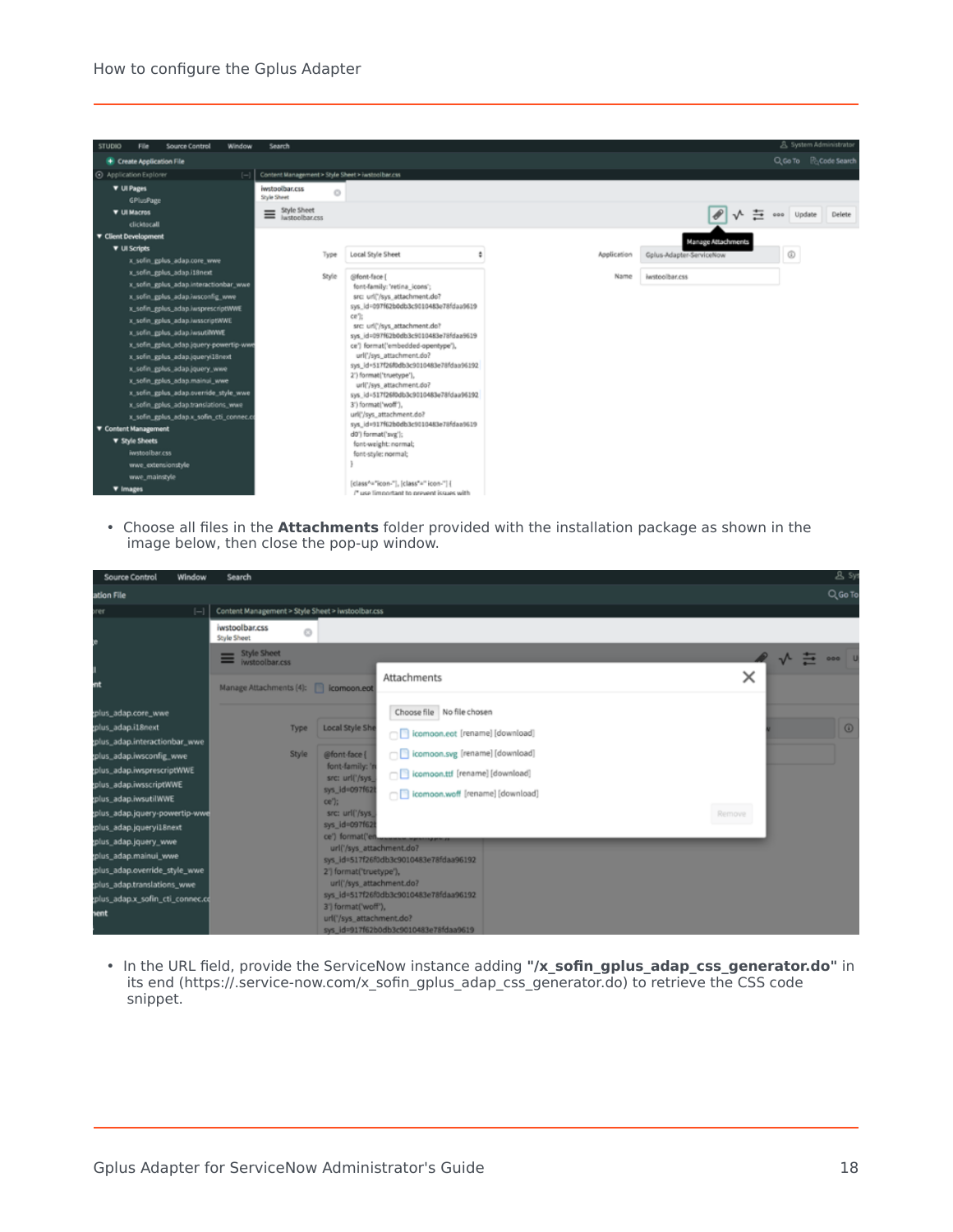

• In the ServiceNow Studio, replace the code into the **iwstoolbar.css** style under the **/\* replace area start \*/** tag.

| iwstoolbar.css<br>O<br>Style Sheet |                                                                                                                                                                                                                                                                                                                                                                                                                                                                                                                                                                                                                                                                                                                                                                                                                                                                                                                       |                           |                                            |
|------------------------------------|-----------------------------------------------------------------------------------------------------------------------------------------------------------------------------------------------------------------------------------------------------------------------------------------------------------------------------------------------------------------------------------------------------------------------------------------------------------------------------------------------------------------------------------------------------------------------------------------------------------------------------------------------------------------------------------------------------------------------------------------------------------------------------------------------------------------------------------------------------------------------------------------------------------------------|---------------------------|--------------------------------------------|
| Style Sheet                        |                                                                                                                                                                                                                                                                                                                                                                                                                                                                                                                                                                                                                                                                                                                                                                                                                                                                                                                       |                           | $\mathscr{P}$ $\sqrt{2}$ soo Update Defete |
|                                    | $\mathbf{a}$<br>Manage Attachments (4): <a>[<a>  komoon.ttf [rename] [view] <a>[ komoon.svg [rename] [view] <a>[ comoon.eot [rename] [view]</a></a></a></a>                                                                                                                                                                                                                                                                                                                                                                                                                                                                                                                                                                                                                                                                                                                                                           |                           |                                            |
| Name                               | iwstoolbar.css                                                                                                                                                                                                                                                                                                                                                                                                                                                                                                                                                                                                                                                                                                                                                                                                                                                                                                        | Local Style Sheet<br>Type |                                            |
| Style                              | /* replace area start */<br>@font-face (<br>font-family: 'retina_icons';<br>src: url('/sys_attachment.do?sys_id=42a08079db578810f7a71fe968961974');<br>src: url/'/sys_attachment.do?sys_id=42a08079db578810f7a71fe968961974') format('embedded-opentype'),<br>urli"/sys_attachment.do?sys_id=a3908079db578810f7a71fe96896196f") format('truetype'),<br>urli"/sys_attachment.do?sys_id=4ba08c39db578810f7a71fe968961985') format('woff'),<br>url('/sys_attachment.do?sys_id=01a08079db578810f7a71fe968961972') format('svg');<br>font-weight: normal;<br>font-style: normal;<br>/* replace area end */<br>[class^="icon-"], [class*=" icon-"] {<br>/* use limportant to prevent issues with browser extensions that change fonts */<br>font-family: 'retina_icons' limportant;<br>/*speak: none;*/<br>font-style: normal;<br>font-weight: normal;<br>font-variant: normal;<br>text-transform: none;<br>line-height: 1; |                           |                                            |

• Click Update to save the configuration.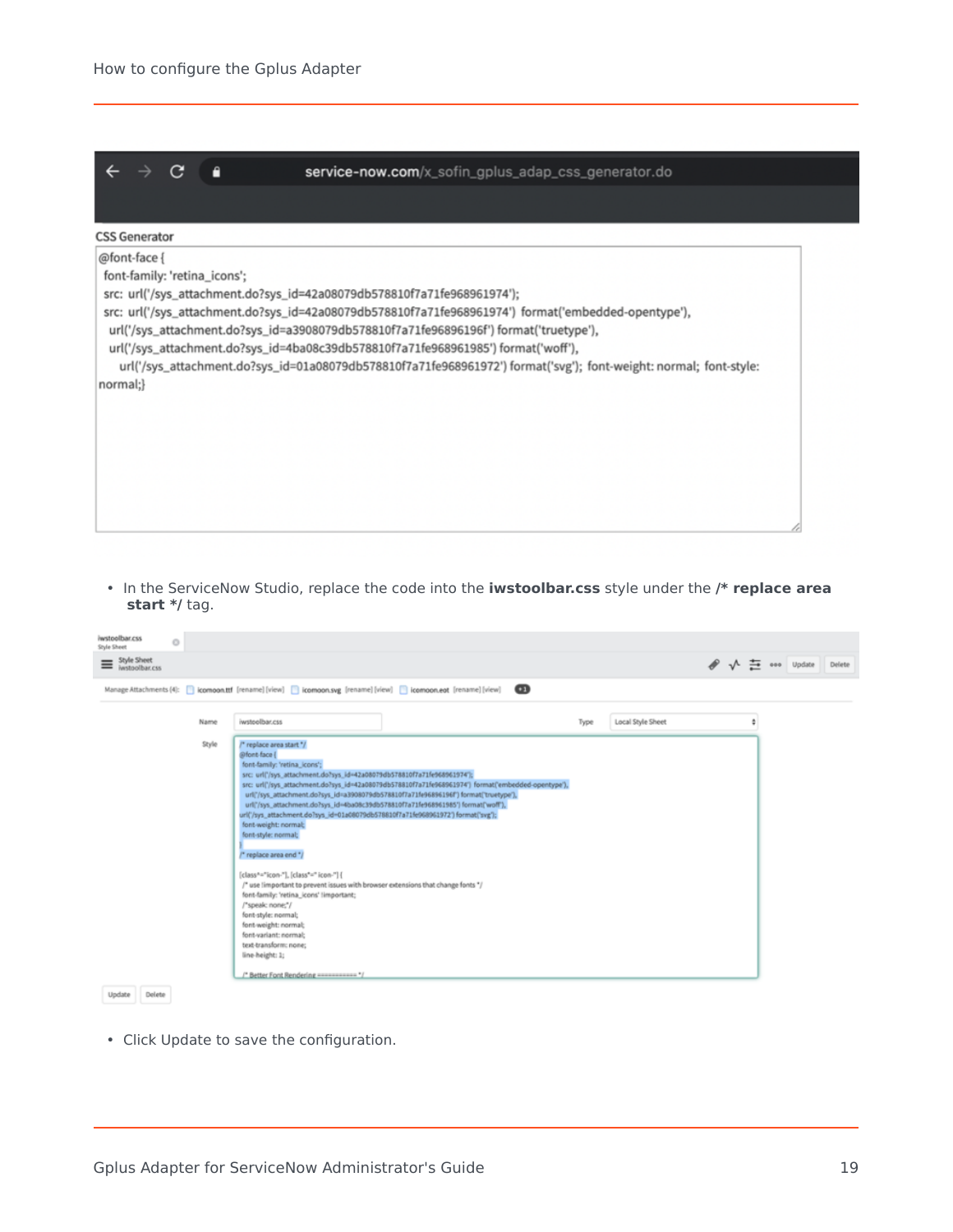# <span id="page-19-0"></span>Screen pops

- 1 [How screen pop records are retrieved](#page-20-0)
- 2 [Screen pops configuration](#page-20-1)
- 3 [Screen pops customization](#page-20-2)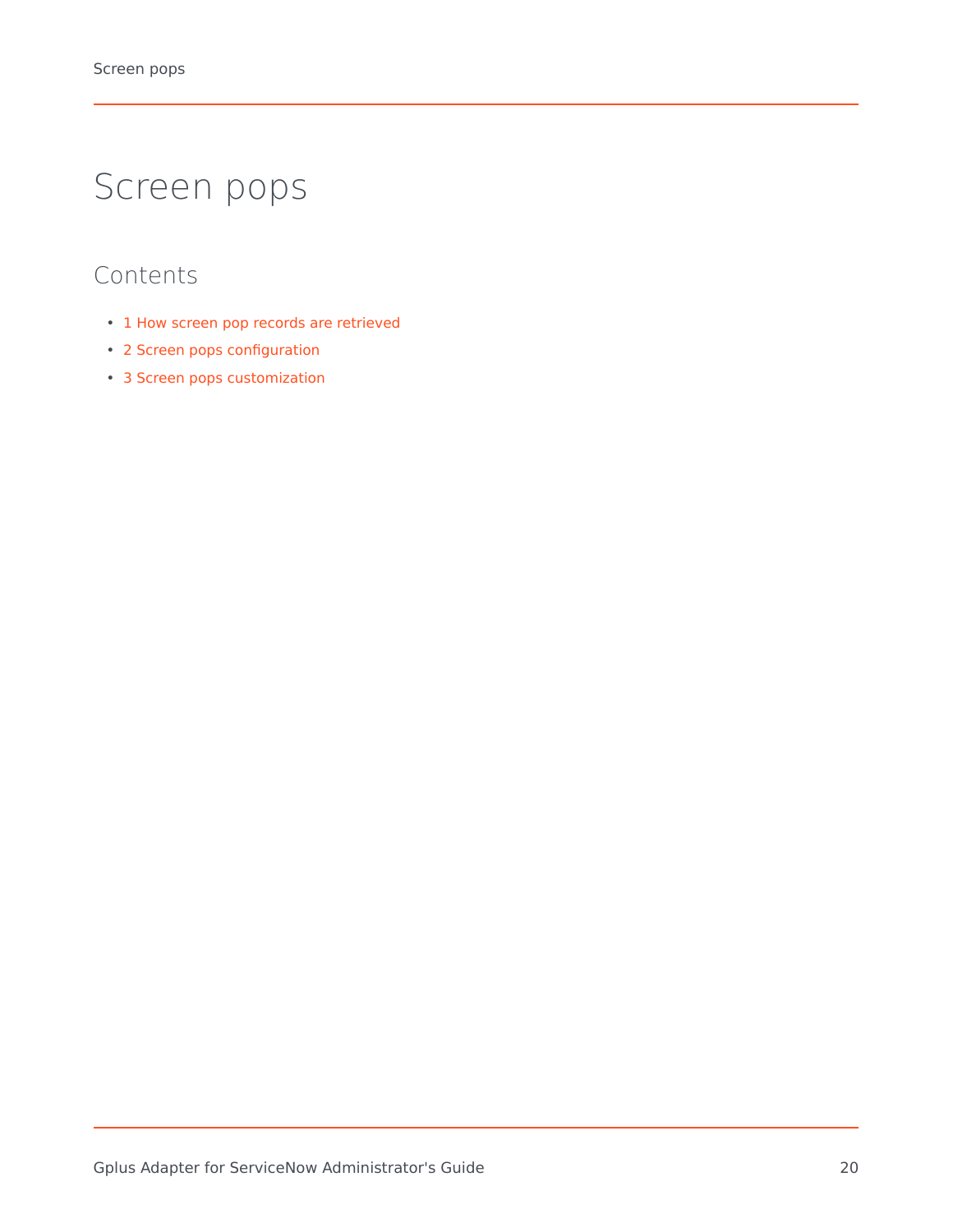Screen pops display a relevant record from ServiceNow when agents receive or make calls.

The out-of-the-box use cases are deployed with the XML file configuration as described in the Gplus Adapter installation in ServiceNow. However, if they do not fit your requirements, you can customize them. To learn more on this topic, continue reading.

### <span id="page-20-0"></span>How screen pop records are retrieved

Before you manage and customize them, get familiar with how screen pop records are selected and displayed to agents. Here is how they typically work in an out-of-the-box scenario.

When a call is established, a search based on the **Automatic Number Identification (ANI)** is automatically launched. If an associated contact is found, a screen pop is triggered inside ServiceNow: the contact detail form opens and displays the data. Simultaneously, an **Activity History of type Call** containing all information about that inbound our outbound interaction is automatically created in ServiceNow and made available on the related contact's landing page.

See Activity History to learn more about these records.

### <span id="page-20-1"></span>Screen pops configuration

In ServiceNow, screen pop configuration is based on the following JavaScript files, which implement the out-of-the-box scenario for different fields:

- **x sofin qplus adap.iwsscriptWWE**: Computer Telephony Integration (CTI) events that can be captured by the Adapter.
- **x sofin gplus adap.iwsutilWWE**: implementation of the events mentioned in the previous point.

For screen pop customization, continue to the next paragraph.

#### <span id="page-20-2"></span>Screen pops customization

To create new screen pop scenarios in ServiceNow, you have to modify the above-mentioned files. Follow this procedure.

- Open the **ServiceNow Studio**.
- Select the **Gplus-Adapter-ServiceNow** application.
- Select x sofin gplus adap.iwsscriptWWE or x sofin gplus adap.iwsutilWWE in the left-hand panel and modify the code as required.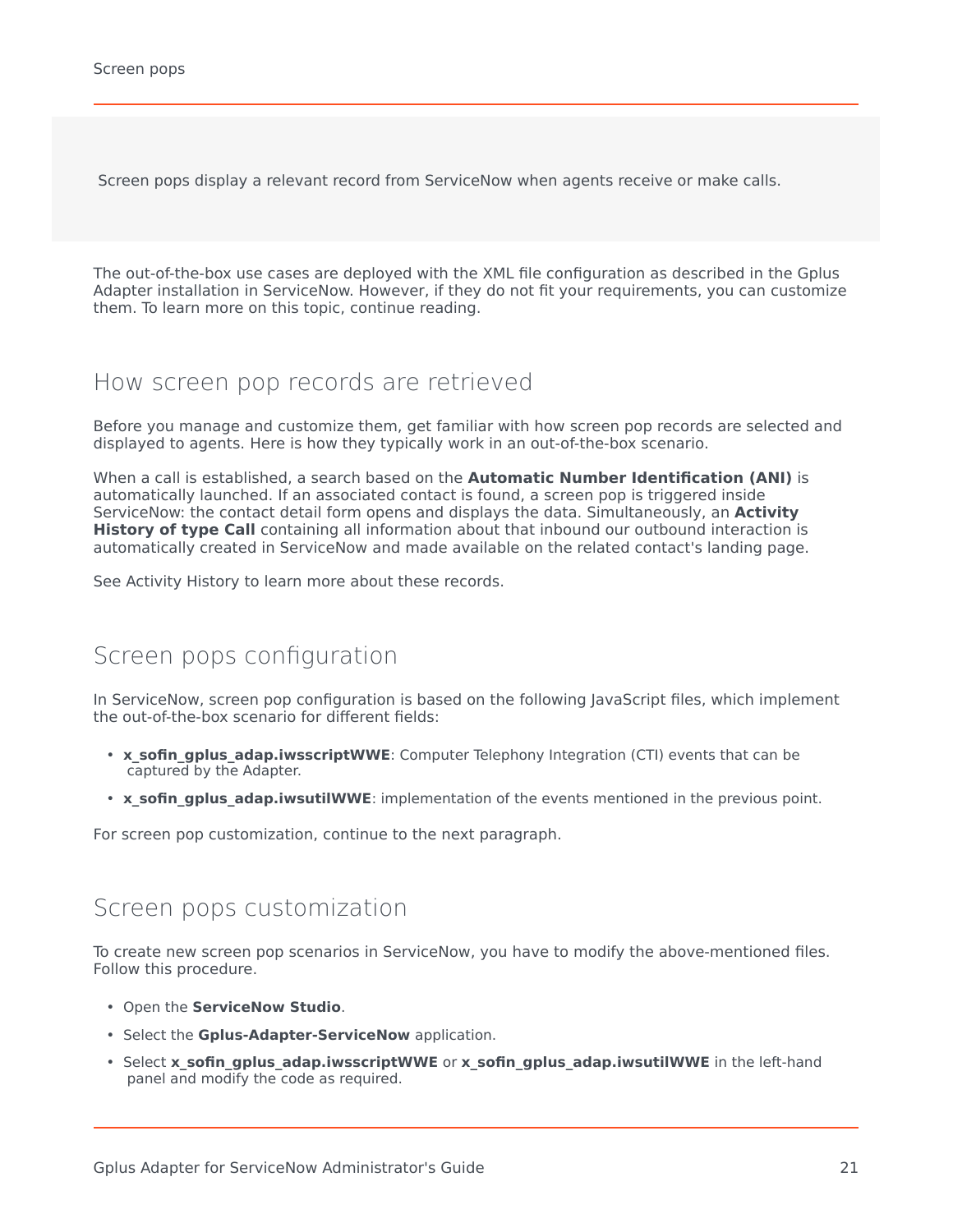• Click **Save** to finalize the procedure.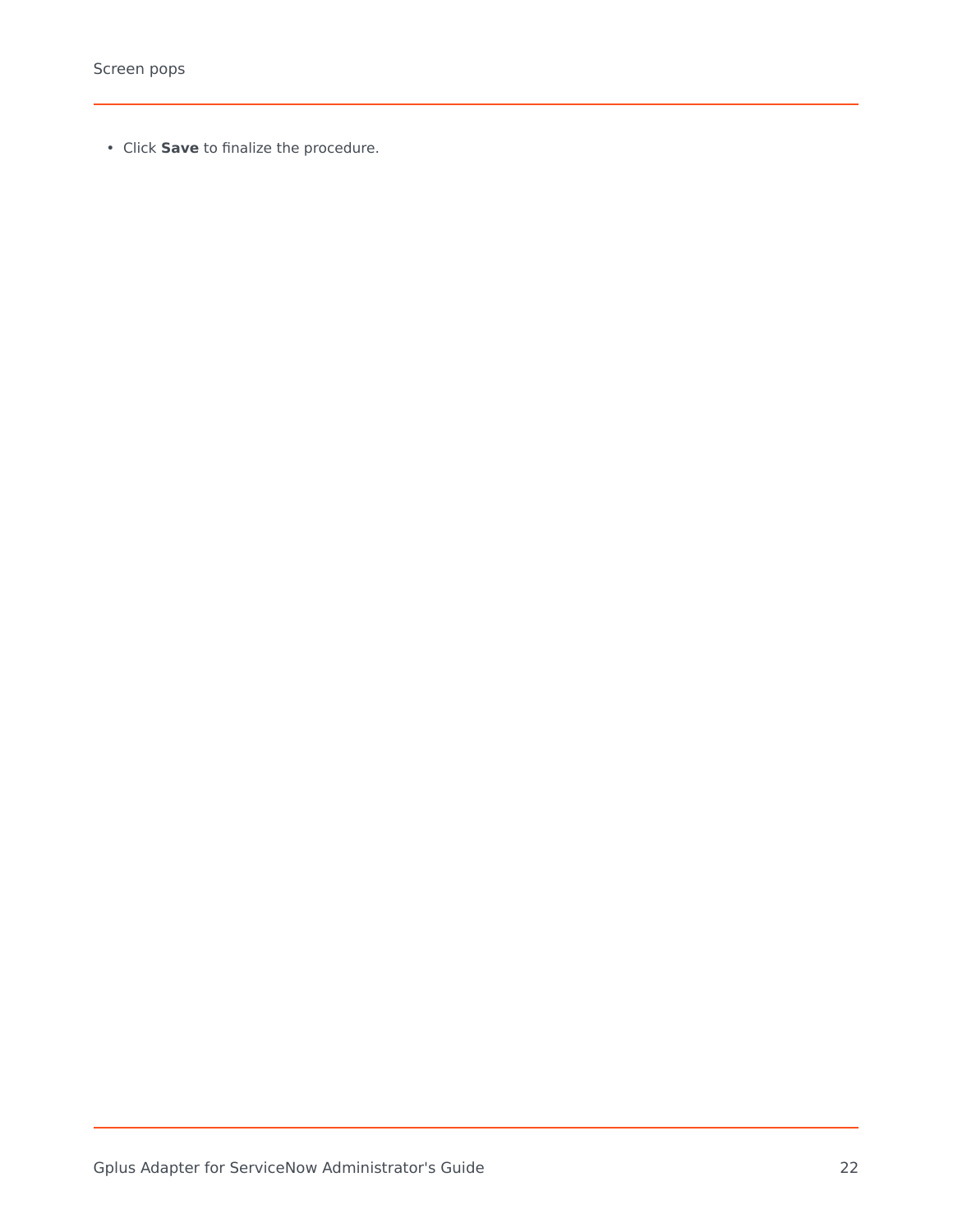# <span id="page-22-0"></span>Activity History

- 1 [Activity History creation](#page-23-0)
- 2 [Activity History fields](#page-23-1)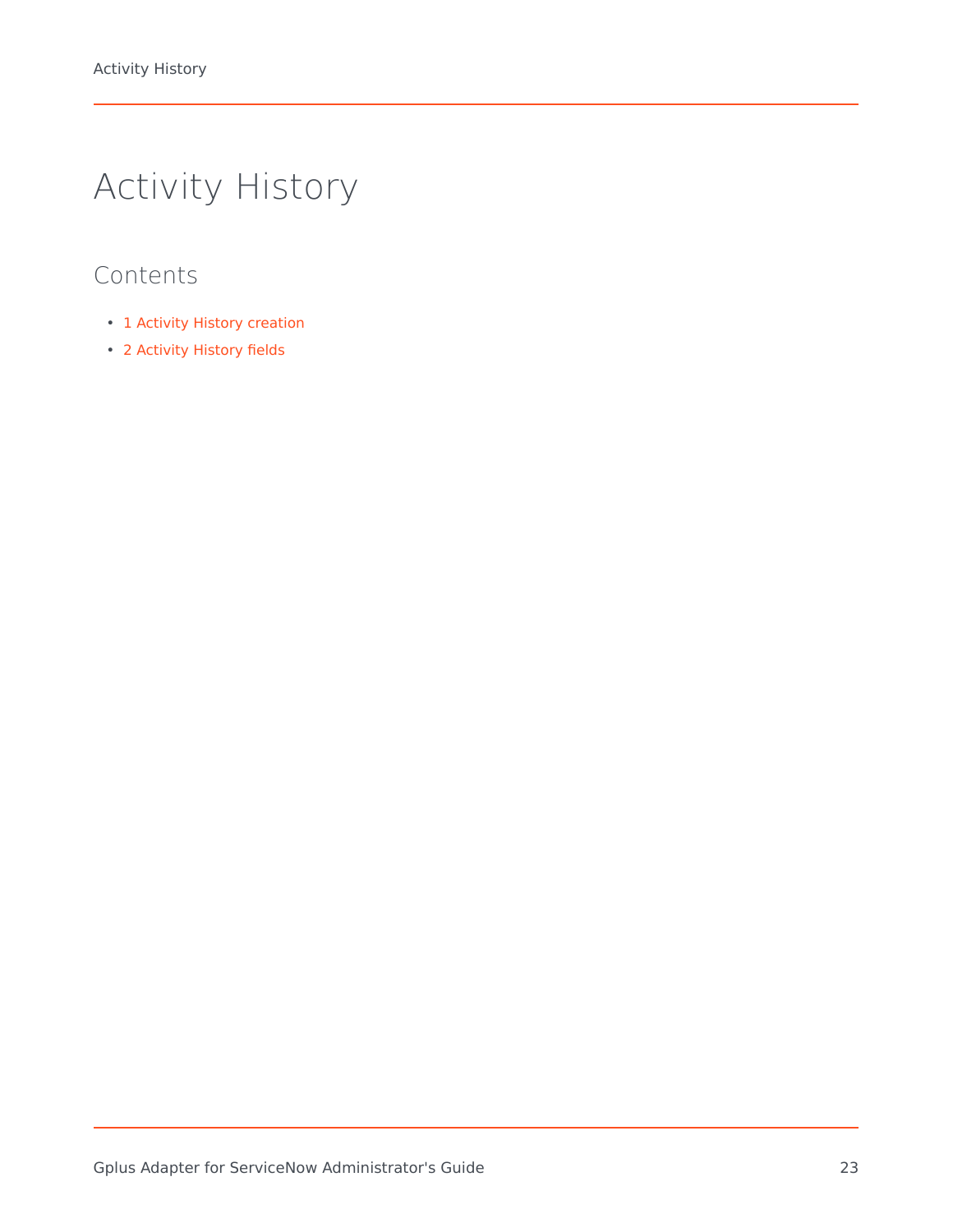The Gplus Adapter creates Activity History entries in ServiceNow at the end of an inbound or outbound call.

# <span id="page-23-0"></span>Activity History creation

The screen pop agents receive when they either accept or make a call equally creates a new **Activity** History of type Call for the interaction, and associates it with the ServiceNow record.

The rule the Adapter follows to select the correct record for the activity log creation is the same as for screen pop records. The **Automatic Number Identification (ANI)** is used as the search main criterion.

# <span id="page-23-1"></span>Activity History fields

The Adapter automatically updates specific ServiceNow activity fields when it saves an Activity History entry. The table below provides an extensive list of ServiceNow fields included in each Activity.

| <b>ServiceNow Activity Field</b> | <b>Description</b>                                                        |
|----------------------------------|---------------------------------------------------------------------------|
| Subject                          | Interaction ID                                                            |
|                                  | Inbound call: contact from which the call originated                      |
| Call From                        | Outbound call: agent calling                                              |
|                                  | Inbound call: agent accepting the call                                    |
| Call To                          | Outbound call: contact receiving the call                                 |
| Phone Number                     | Telephone number from which the call originted                            |
| Direction                        | Type of call (inbound, outbound, or internal)                             |
| Duration                         | Length of the call in minutes and seconds (updated<br>when the call ends) |
| Description                      | Comments and notes added by one or more<br>involved agents                |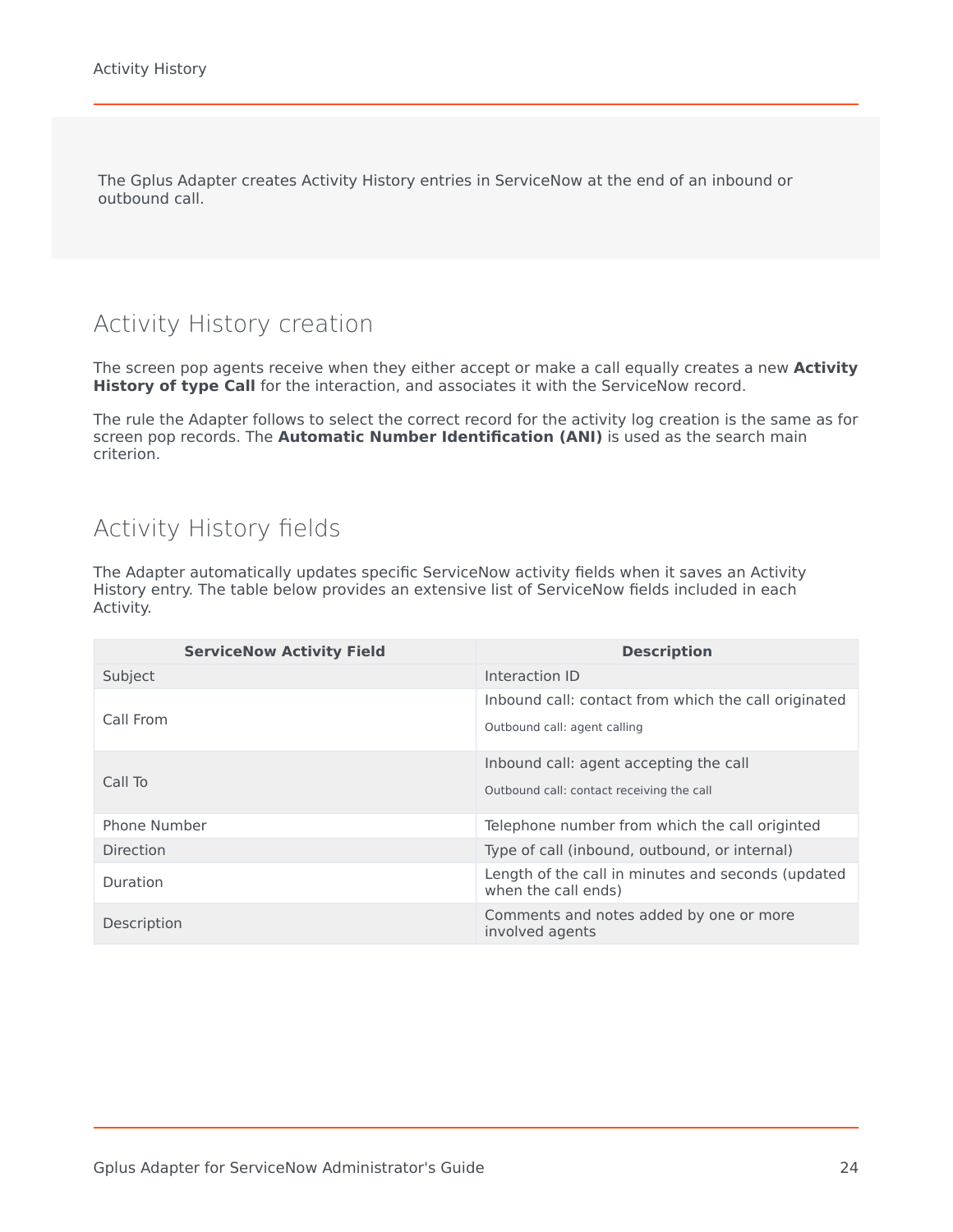# <span id="page-24-0"></span>Click-to-call feature

- 1 [Customize the outbound-call scenario](#page-25-0)
- 2 [Enable the click-to-call feature on reference fields](#page-27-0)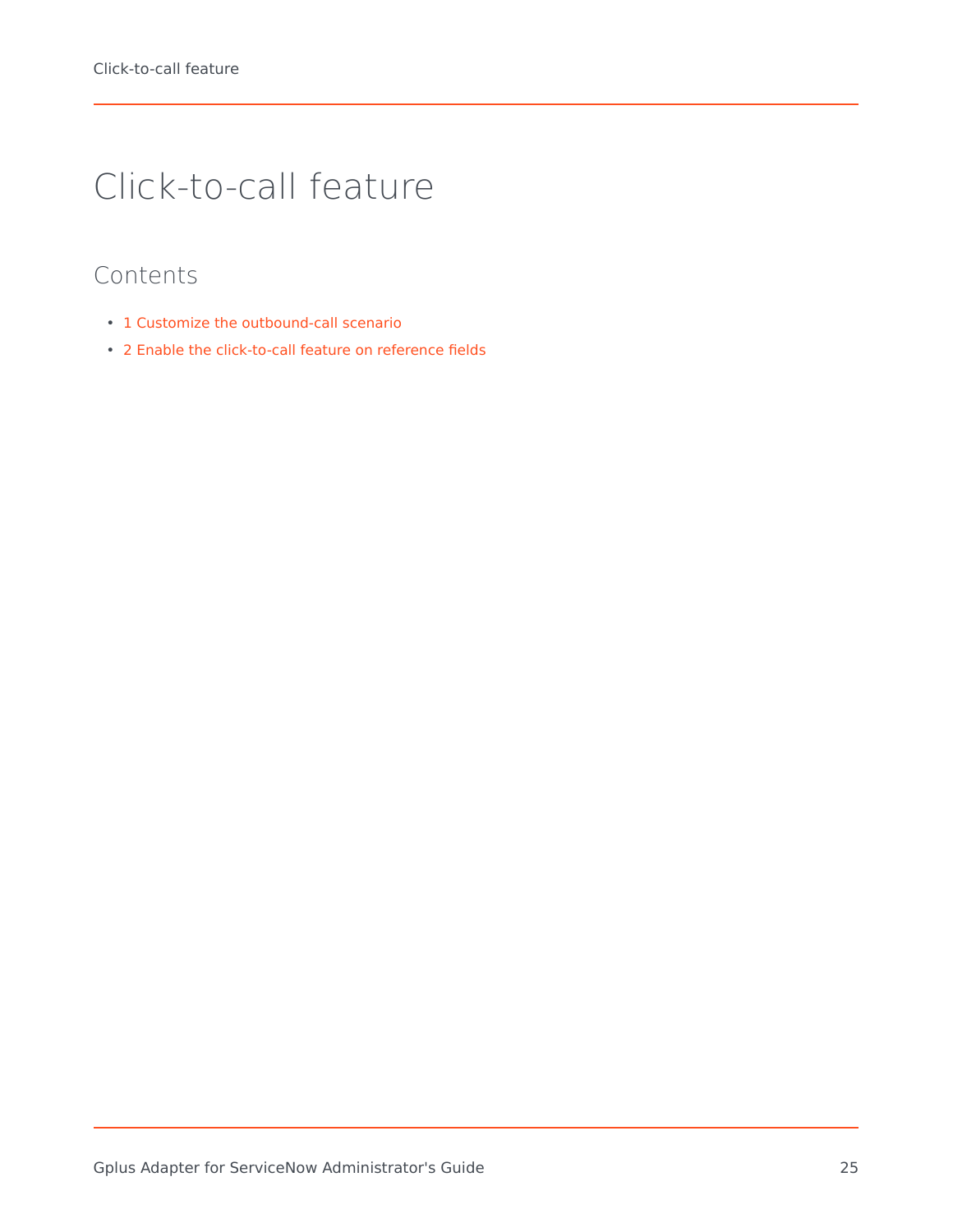Click-to-call makes outbound calls easier.

The click-to-call feature enables to automatically dial a call when clicking a phone number in ServiceNow.

# <span id="page-25-0"></span>Customize the outbound-call scenario

Unlike screen pop customization, to customize the outbound-call scenario you must handle an additional file:

• **x\_sofin\_gplus\_adap\_clicktocall**.

Follow this procedure to configure the click-to-call feature inside ServiceNow:

- Open the **Contact form** and then the **Contact menu**.
- Select **Configure** and click **Table**.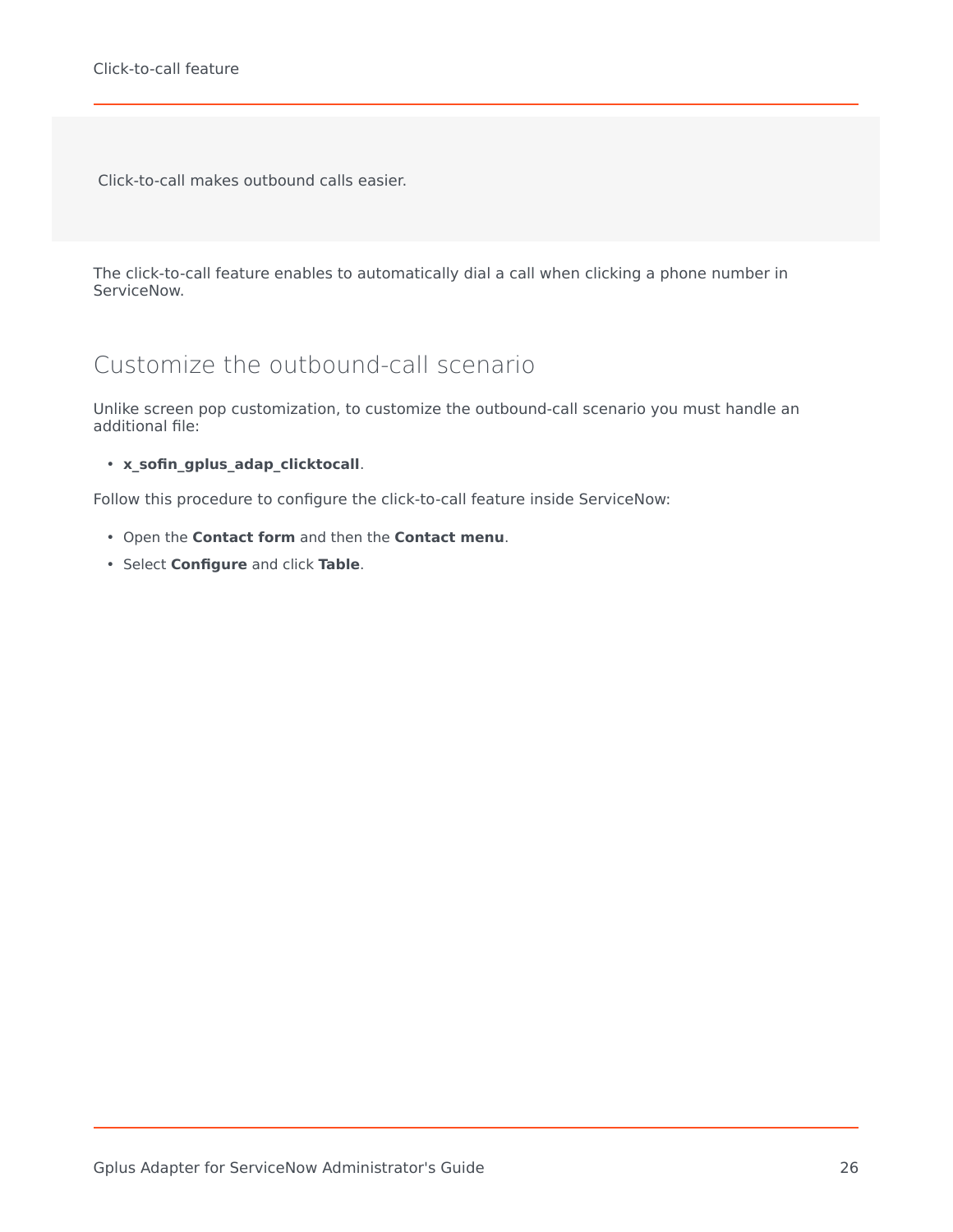| K                                                                                         | Contact                |   | Case view]            |            |
|-------------------------------------------------------------------------------------------|------------------------|---|-----------------------|------------|
|                                                                                           | Save                   |   |                       |            |
|                                                                                           | Insert                 |   |                       |            |
|                                                                                           | Insert and Stay        |   | name                  | Alessandro |
|                                                                                           | Configure              | ≻ | Form Design           |            |
|                                                                                           | Export                 | ⋋ | Form Layout           |            |
|                                                                                           | View                   | ⋋ | <b>Related Lists</b>  |            |
|                                                                                           | <b>Create Favorite</b> |   | All                   |            |
|                                                                                           | Copy URL               |   | <b>Table</b>          |            |
|                                                                                           | Copy sys_id            |   | <b>Security Rules</b> |            |
|                                                                                           | Show XML               |   | <b>Business Rules</b> |            |
| Update                                                                                    | History                | ⋋ | <b>Client Scripts</b> |            |
|                                                                                           | Reload form            |   | <b>UI Policies</b>    |            |
| <b>Related Links</b>                                                                      |                        |   | <b>Data Policies</b>  |            |
| <b>Create Case</b><br><b>Create Special Handling Notes</b><br><b>View linked accounts</b> |                        |   | <b>UI Actions</b>     |            |
|                                                                                           |                        |   | Notifications         |            |
| <b>View Subscriptions</b>                                                                 |                        |   | Dictionary            |            |
| Reset a password                                                                          |                        |   |                       |            |

• Search for the phone fields as shown in the image below.

|         |                      | <b>Extends table</b>                     | User |       | (i) |
|---------|----------------------|------------------------------------------|------|-------|-----|
| Columns | Controls             | <b>Application Access</b>                |      |       |     |
|         |                      |                                          |      |       |     |
|         | <b>Table Columns</b> | Search<br>New                            | Type | phone |     |
| Ā       |                      | Dictionary Entries > Type Label >= phone |      |       |     |
|         |                      |                                          |      |       |     |

• Select one field among the proposed **phone-number fields**.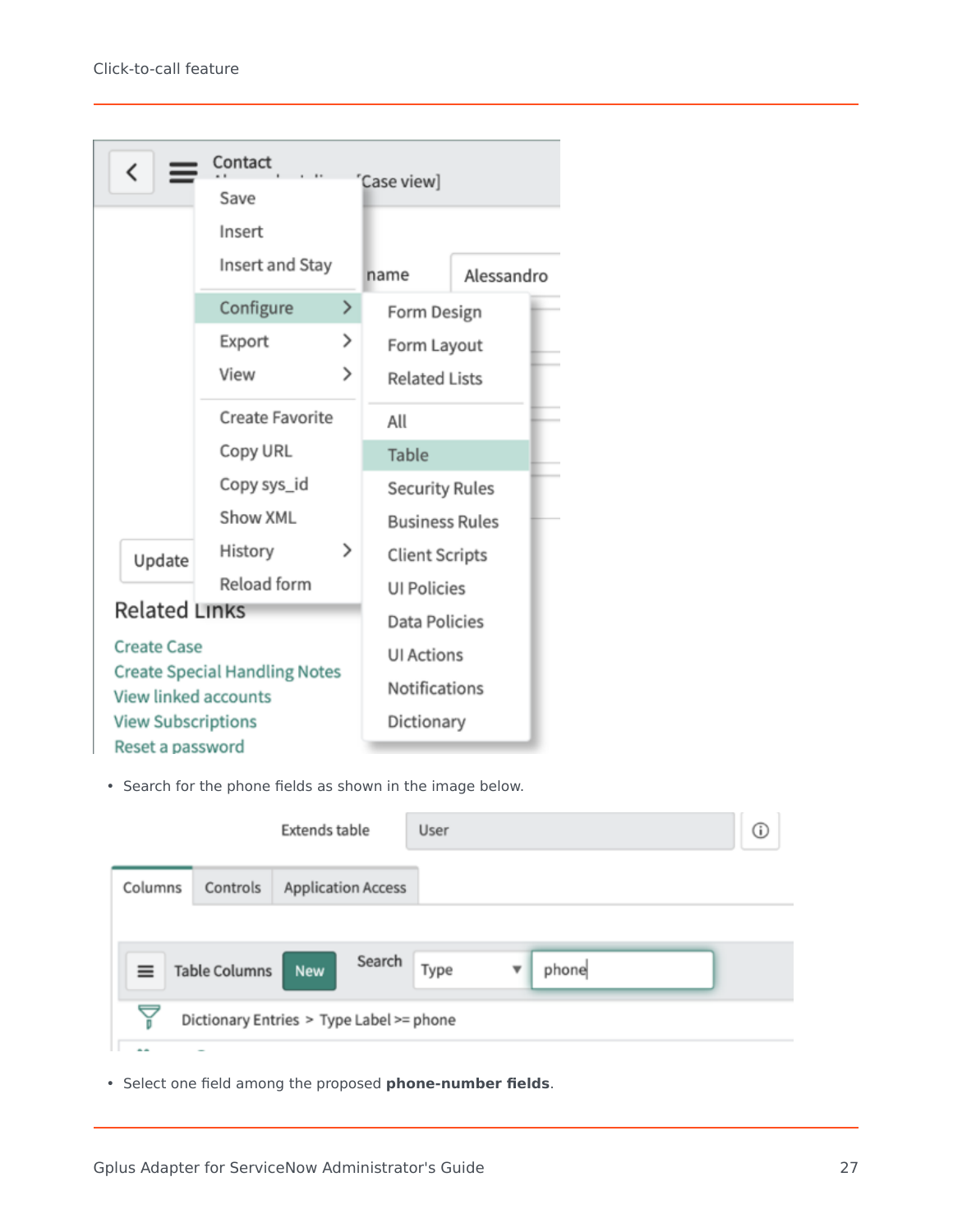#### Click-to-call feature

|  | Mobile phone          | Phone Number | (empty) |
|--|-----------------------|--------------|---------|
|  | Home phone            | Phone Number | (empty) |
|  | <b>Business phone</b> | Phone Number | (empty) |

• Go to **Default Value** and add the following attribute in the related box:

| field_decoration= x_sofin_gplus_adap_clicktocall |  |  |  |
|--------------------------------------------------|--|--|--|
|                                                  |  |  |  |

Attributes field\_decoration=x\_sofin\_gplus\_adap\_clicktocall

#### Important

If the Attributes box is not visible, select **Advanced view** as shown below.

| Choice List Specification                                                     | Default Value |  |  |  |  |  |  |
|-------------------------------------------------------------------------------|---------------|--|--|--|--|--|--|
| Displays a list of suggested values in a Choice list. In the Advanced view yo |               |  |  |  |  |  |  |
| Choice                                                                        |               |  |  |  |  |  |  |
| <b>Related Links</b>                                                          |               |  |  |  |  |  |  |
| <b>Show Table</b><br><b>Advanced view</b>                                     |               |  |  |  |  |  |  |

## <span id="page-27-0"></span>Enable the click-to-call feature on reference fields

You now have to configure the Adapter click-to-call feature inside ServiceNow for the lookup/ reference field. In fact, by default, ServiceNow provides some macros to enable the click-to-call feature on reference fields as well.

The following macros are available: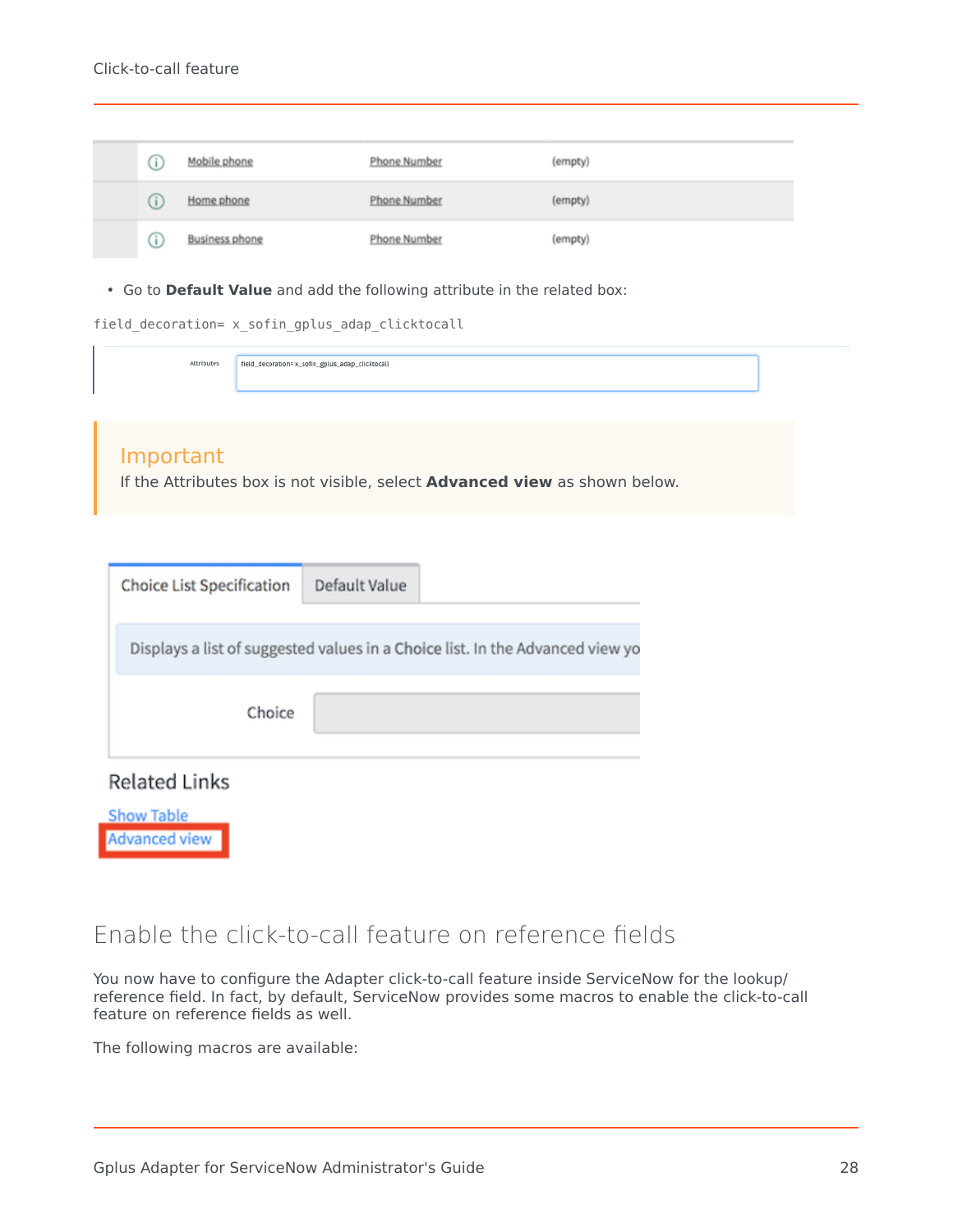#### • **show\_phone**

- Requires the OpenFrame plugin activation.
- Configure the Unique Interface (UI) macro using the **ref contribution** parameter to display a phone icon next to the **sys\_user** reference field. The icon is only shown if the phone field in the sys\_user record is populated with a phone number.

#### • **show\_phone\_customer\_service**

- Requires Customer Service Management and OpenFrame plugins activation.
- Configure the Unique Inyerface (UI) macro using the **ref contribution** parameter to display a phone icon next to the Contact **customer account** reference field in the case form. The icon is only displayed if the phone field in the Contact customer\_account record is populated with a phone number.

It is possible to enable one of these macros on reference fields (such as **Caller** in an **Incident**, or **Contact** in a **Case**). They will display the phone icon next to the field, as shown below, only if the reference field has at least one telephone number.

| Incident<br>INC0010107<br>K     |                                                     |                      |                      | $\mathscr{D}$ $\mathsf{v}$ $\mathsf{u}$ $\mathsf{v}$ $\circ$ | Follow           |                 | Update       | Resolve | Show Interacti |
|---------------------------------|-----------------------------------------------------|----------------------|----------------------|--------------------------------------------------------------|------------------|-----------------|--------------|---------|----------------|
|                                 |                                                     |                      |                      |                                                              |                  |                 |              |         |                |
| Number                          | INC0010107                                          |                      |                      |                                                              |                  | Contact type    | Phone        |         |                |
| * Caller                        | +3458013235                                         | $\hbox{\large\it Q}$ | $\mathbb{H}^0_0$     |                                                              |                  | State           | In Progress  |         |                |
| Category                        | Inquiry / Help                                      | ÷                    |                      |                                                              |                  | Impact          | $3 - Low$    |         |                |
| Subcategory                     | -- None --                                          | ÷                    | Urgency<br>$3 - Low$ |                                                              |                  |                 |              |         |                |
| Service                         |                                                     | $\alpha$             |                      |                                                              |                  | <b>Priority</b> | 5 - Planning |         |                |
| Configuration item              |                                                     | $\hbox{\large\it Q}$ |                      |                                                              | Assignment group |                 |              |         |                |
|                                 |                                                     |                      |                      |                                                              |                  | Assigned to     |              |         |                |
| * Short description             | Call Outbound from - ConnectionId: 006C02F25F3F0024 |                      |                      |                                                              |                  |                 |              |         |                |
|                                 |                                                     |                      |                      | Related Search Results >                                     |                  |                 |              |         |                |
| Skills                          | $\otimes$                                           |                      |                      |                                                              |                  |                 |              |         |                |
| <b>Related Records</b><br>Notes | Resolution Information                              |                      |                      |                                                              |                  |                 |              |         |                |
| Watch list                      | 送<br>$\bigcirc$                                     |                      |                      |                                                              | Work notes list  |                 | 88           |         |                |
| Work notes                      | Work notes                                          |                      |                      |                                                              |                  |                 |              |         |                |